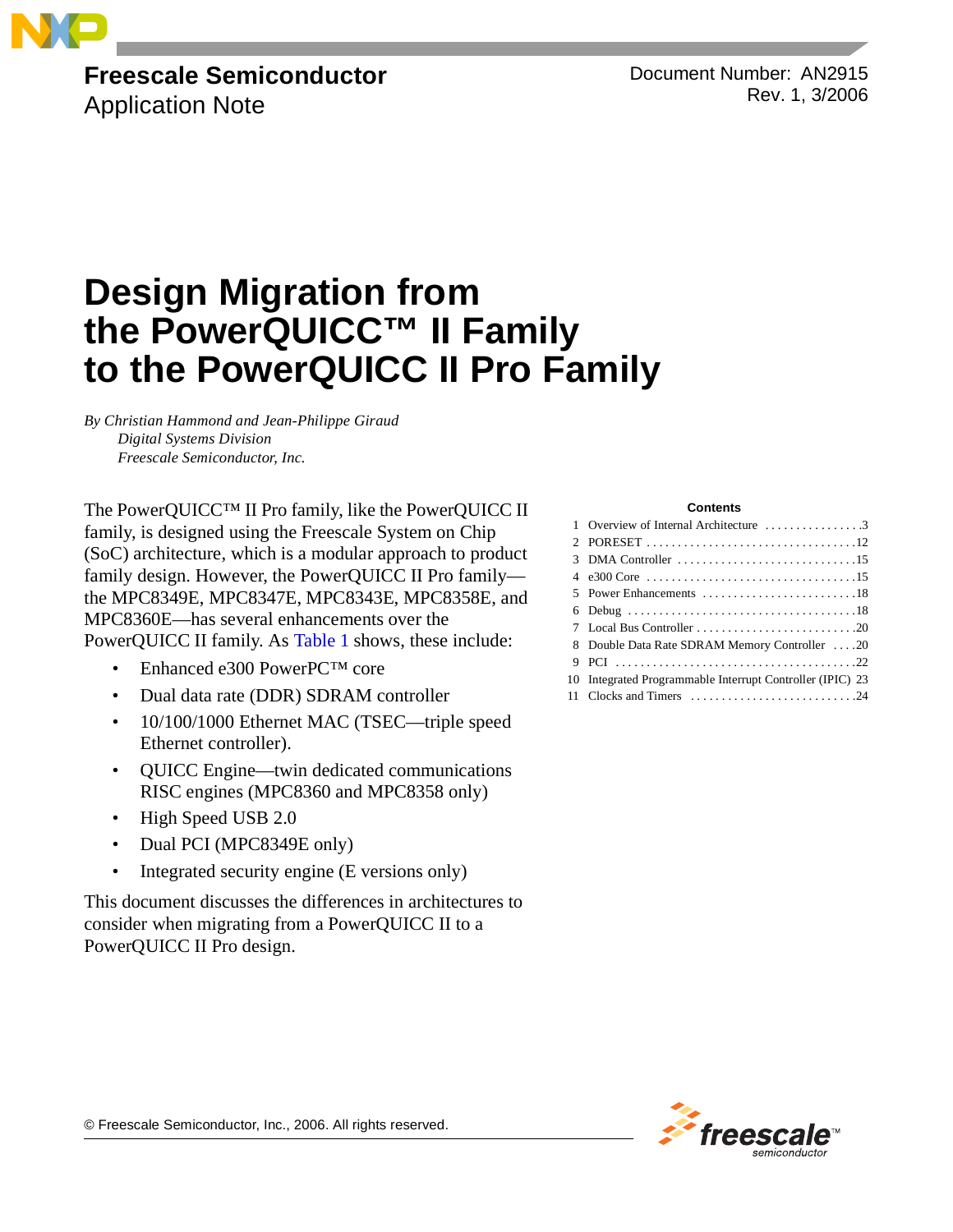

<span id="page-1-0"></span>

| <b>Family</b>                                            | <b>PowerQUICC II</b>            | <b>PowerQUICC II Pro Family</b>                        |                                                               |                                              |                                              |                                              |
|----------------------------------------------------------|---------------------------------|--------------------------------------------------------|---------------------------------------------------------------|----------------------------------------------|----------------------------------------------|----------------------------------------------|
| <b>Device</b>                                            | <b>MPC8280</b>                  | <b>MPC8349/E</b>                                       | <b>MPC8347/E</b>                                              | <b>MCP8343/E</b>                             | <b>MCP8358/E</b>                             | <b>MCP8360/E</b>                             |
| Core                                                     | G <sub>2</sub> LE               | e300                                                   | e300                                                          | e300                                         | e300                                         | e300                                         |
| <b>CPU Speed</b>                                         | Up to 450MHz                    | Up to 667MHz*                                          | Up to 667MHz <sup>1</sup><br>(TBGA)<br>Up to 400MHz<br>(PBGA) | Up to 400MHz                                 | Up to 400MHz                                 | Up to 667MHz*                                |
| <b>Communication</b><br><b>Processor</b><br><b>Speed</b> | 333MHz                          | N/A                                                    | N/A                                                           | N/A                                          | 400MHz                                       | 400MHz                                       |
| L1 I/D Cache                                             | 16KI/16KD                       | 32KI/32KD                                              | 32KI/32KD                                                     | 32KI/32KD                                    | 32KI/32KD                                    | 32KI/32KD                                    |
| <b>Memory</b><br><b>Controller</b>                       | 64/32 bit<br><b>SDRAM</b>       | 64/32 bit DDR                                          | 64/32 bit DDR                                                 | 32 bit DDR                                   | 32 bit DDR                                   | 1x64 -2x32 bit<br><b>DDR</b>                 |
| <b>Local Bus</b>                                         | Yes                             | Yes                                                    | <b>Yes</b>                                                    | <b>Yes</b>                                   | Yes                                          | <b>Yes</b>                                   |
| PCI                                                      | 1 32-bit up to 66<br><b>MHz</b> | 2 32-bit up to 66<br>MHz or<br>1 64-bit up to<br>66MHz | 1 32-bit up to<br>66 MHz                                      | 1 32-bit up to<br>66 MHz                     | 1 32-bit up to<br>66 MHz                     | 1 32-bit up to<br>66 MHz                     |
| <b>Ethernet</b>                                          | $3-10/100$                      | 2-10/100/1000                                          | 2-10/100/1000                                                 | 2-10/100/1000<br>(MII, RGMII &<br>RTBI only) | 2-10/100/1000<br>(MII, RGMII &<br>RTBI only) | 2-10/100/1000<br>(MII, RGMII &<br>RTBI only) |
| <b>USB</b>                                               | Hi-speed host,<br>device        | Hi-speed host,<br>device, and<br><b>OTG</b>            | Hi-speed host,<br>device, and<br><b>OTG</b>                   | Hi-speed host,<br>device, and<br><b>OTG</b>  | Full-speed<br>host, device,                  | Full-speed<br>host, device                   |
| <b>Security</b>                                          | <b>No</b>                       | <b>SEC 2.0</b><br>(E version only)                     | <b>SEC 2.0</b><br>(E version only)                            | <b>SEC 2.0</b><br>(E version only)           | <b>SEC 2.0</b><br>(E version only)           | <b>SEC 2.0</b><br>(E version only)           |
| <b>UART</b>                                              | Yes                             | Dual                                                   | Dual                                                          | Dual                                         | Dual                                         | Dual                                         |
| $I^2C$                                                   | Single                          | Dual                                                   | Dual                                                          | Dual                                         | Dual                                         | Dual                                         |
| <b>SPI</b>                                               | Yes                             | Yes                                                    | Yes                                                           | Yes                                          | Yes                                          | Yes                                          |
| Interrupt<br><b>Controller</b>                           | Yes                             | PIC-compliant                                          | PIC-compliant                                                 | PIC-compliant                                | PIC-compliant                                | PIC-compliant                                |

### **Table 1. Feature Set Differences across the PowerQUICC II and PowerQUICC II Pro Families**

<sup>1</sup> e300 667 MHz core on Revision 1.1 onward.

The PowerQUICC II Pro family comprises several devices to benefit the general-purpose, industrial, and network infrastructure markets. As [Figure 1](#page-2-0) and [Figure 2](#page-2-1) show, there are two main PowerQUICC II Pro family architectures—the MPC834x and the MPC835x/6x.

### **NOTE**

Not all the blocks are supported on each PowerQUICC II Pro device. Refer to the relevant device reference manual for details.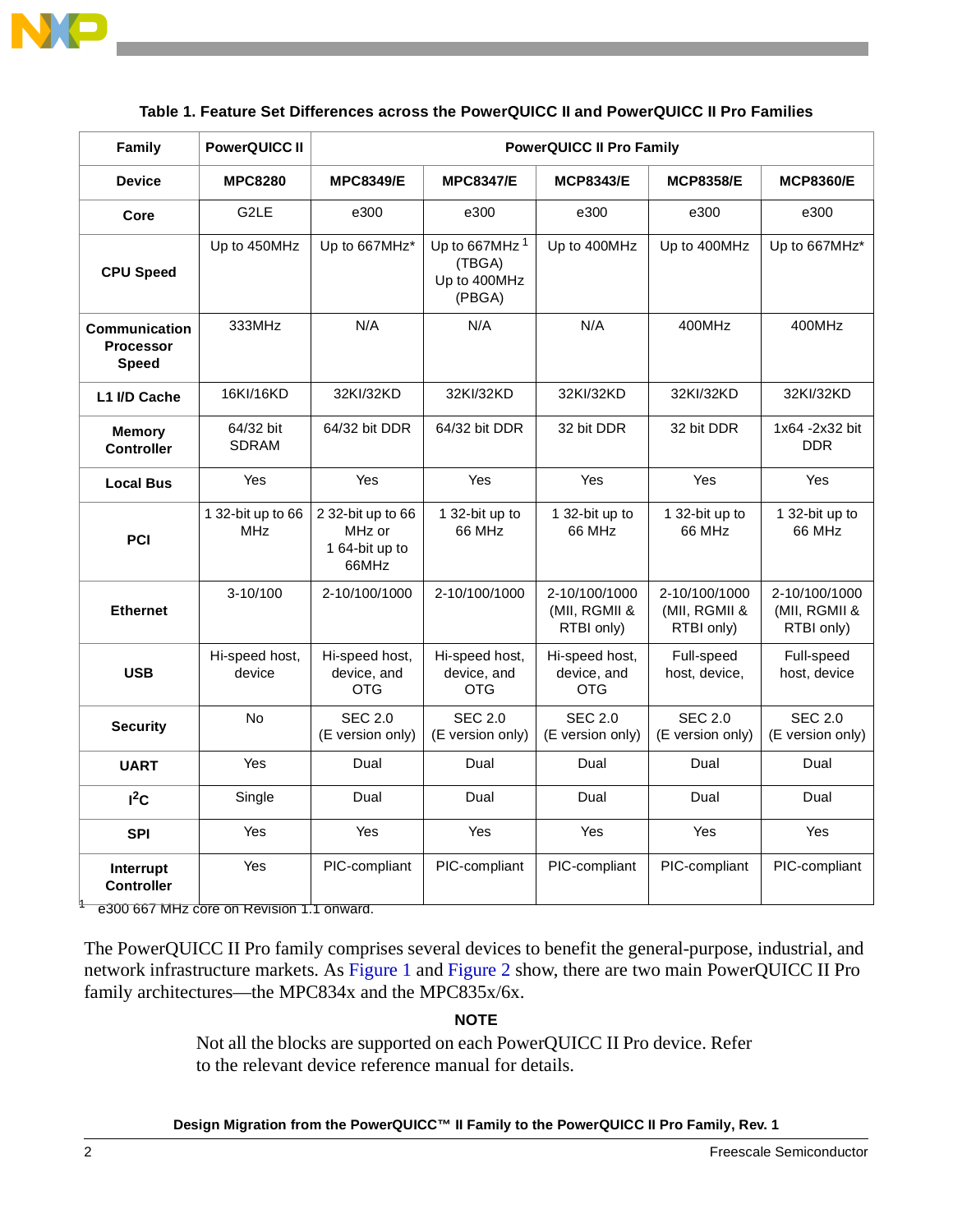

<span id="page-2-0"></span>

**Figure 2. MPC8358E/MPC8360E** 

# <span id="page-2-1"></span>**1 Overview of Internal Architecture**

[Figure 3](#page-3-0) and [Figure 4](#page-3-1) show the differences in the internal device architecture between the PowerQUICC II and PowerQUICC II Pro families. Note that the bus architecture shown is a theoretical summary of the PowerQUICC II Pro's capability. For further details regarding the PowerQUICC II family bus architecture, refer to *MPC8260 Dual-Bus Architecture and Performance Considerations* (AN2335). For details on the architecture of a PowerQUICC II Pro device, refer to the device reference manual.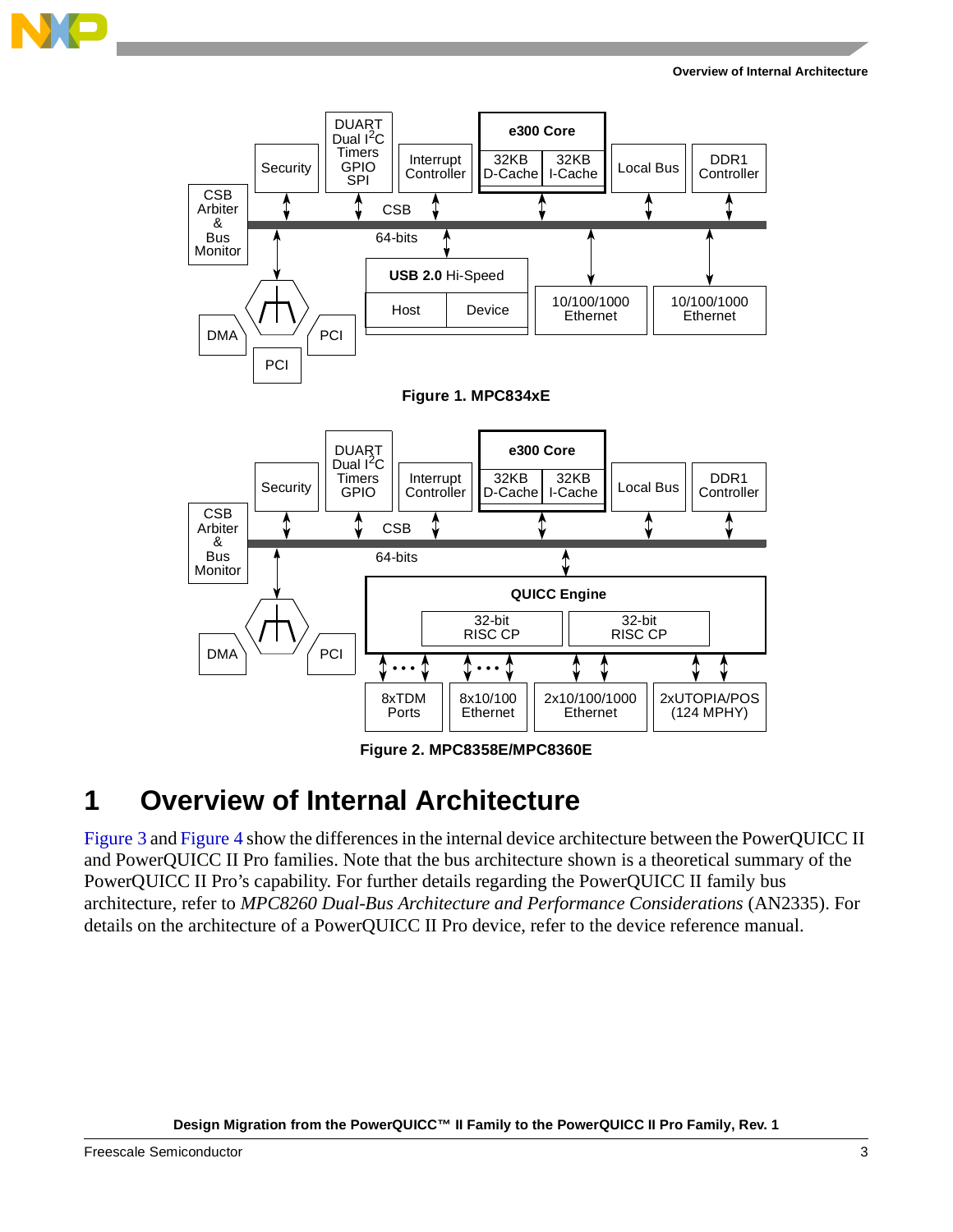

<span id="page-3-0"></span>

**Figure 4. MPC83xxPowerQUICC II Pro Architecture**

<span id="page-3-1"></span>The PowerQUICC II dual-bus architecture is optimized for CPM accesses to the local bus (direct access) and the G2 core accesses (or another 60x bus master) via the 60x bus. With this configuration, both transactions can be carried out simultaneously. However, this architecture has the following limitations:

- No burst access capability on the local bus for CPU/60x bus master.
- Local bus memory area is not cacheable (due to the lack of burst capability).
- A strong dependency between the CPU/CPM/local bus/60x bus clock frequencies.

As [Figure 4](#page-3-1) shows, the PowerQUICC II Pro internal bus architecture is built around the coherent system bus (CSB). Within the CSB architecture, the CSB arbiter and bus monitor unit manages transactions between all the possible CSB masters (e300 core, QUICC Engine, TSECs, PCI external masters, DMA …and so on) and targets (PCI, local bus, DDR controller). The CSB arbiter and bus monitor unit is responsible for:

- Bus transaction arbitration
- Transaction address mapping management
- Transaction coherency management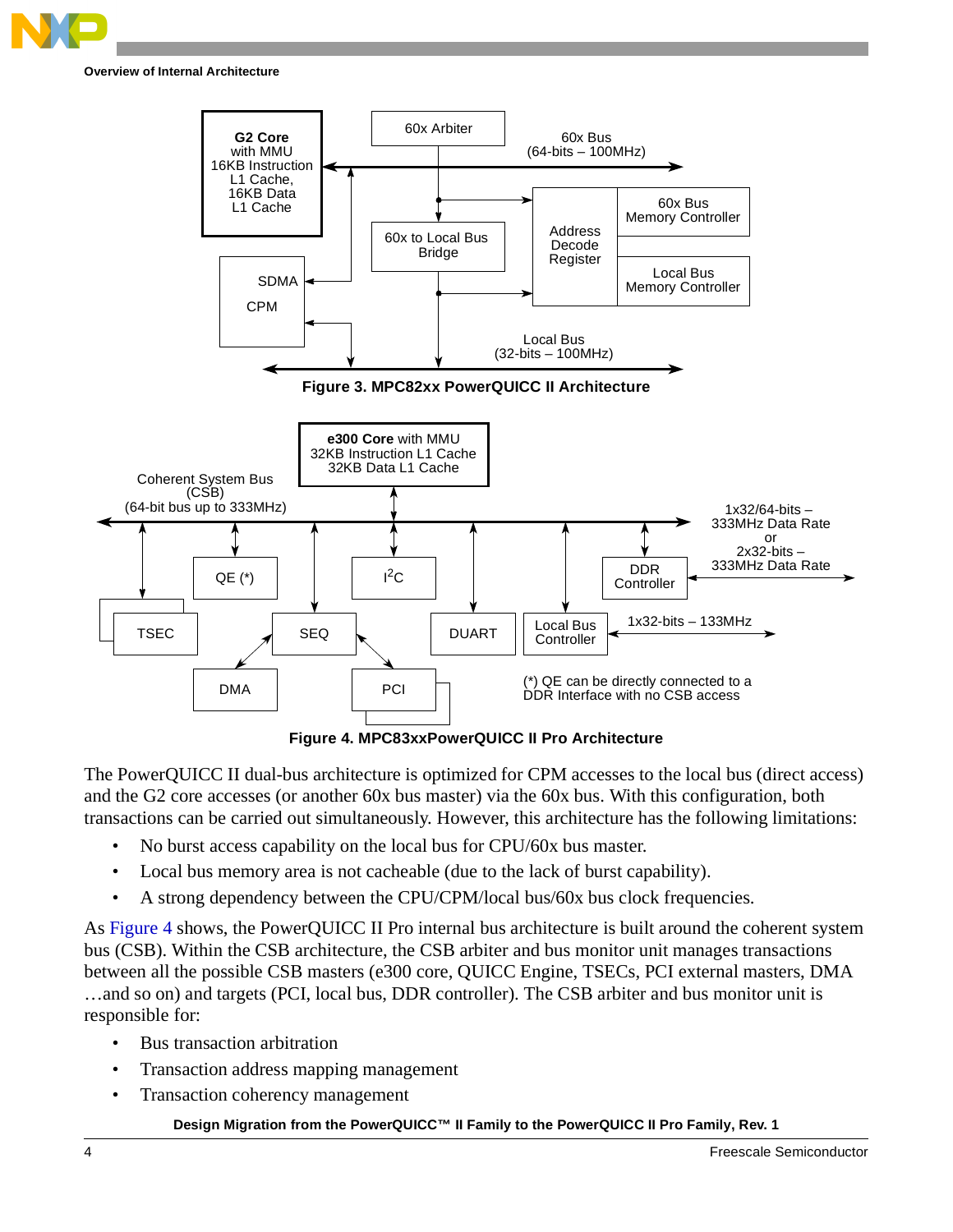

### **1.1 Bus Transaction Arbitration**

The CSB carries the transactions between most of the possible masters and the targets, except for the QUICC Engine, which has direct access to secondary DDR (MPC835x/6x only). As a shared resource, an arbitration mechanism must manage access to this bus. This arbitration is provided by the CSB arbiter and bus monitor unit. The management unit provides each CSB master with its own set of internal signals to request and to get access to the CSB. [Figure 5](#page-4-0) shows the CSB master arbitration signals.



**Figure 5. CSB Master Arbitration Signals**

<span id="page-4-0"></span>Before starting a transaction, a CSB master must be granted the bus. To request bus ownership a master asserts its bus request (BR) signal along with the arbitration signals REPEAT and PRIORITY[0:1]. The bus arbiter later asserts the corresponding bus grant (BG) signal to the requesting master depending on the system state and arbitration mechanism. When BG is asserted to the requesting master, the transaction can begin. The current bus master can transfer 1 to 8 bytes per transaction.

A priority level  $(0-3)$  is assigned to all possible bus masters. The arbitration mechanism follows these rules:

- For each priority level, a fair arbitration scheme is used (round-robin scheme).
- For priority levels 1, 2 and 3, a place holder is reserved for lower-level arbitration rings.
- Each master can change its priority level at any time to provide a determinist latency.

[Figure 6](#page-5-0) shows the CSB mastership algorithm. Some MPC83xx peripherals, such as the TSECs can change their normal priority level to the highest level when moving to emergency mode. For example, if a TSEC receive FIFO reaches a programmable threshold, an emergency mode is automatically triggered so the TSEC can get access to the CSB as quickly as possible, allowing the data to be passed to system memory (DDR, local bus). This avoids an overrun situation. This feature contributes to system stability in a peak load condition. As the TSEC receive FIFO recovers to a normal level (threshold), the TSEC recovers its normal priority level.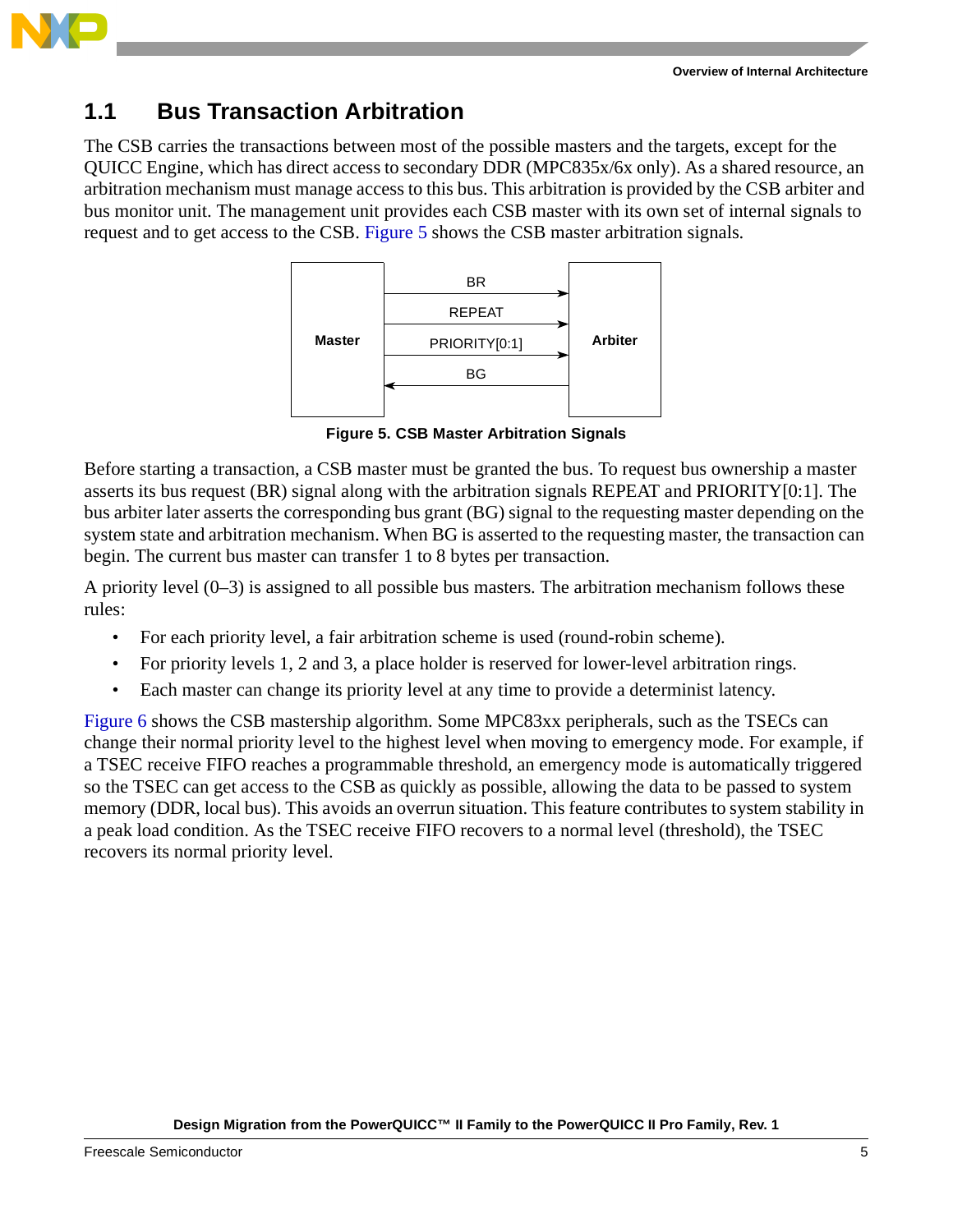

**Overview of Internal Architecture**



**Figure 6. Coherent System Bus Master-Ship Algorithm**

## <span id="page-5-0"></span>**1.2 Additional Coherent System Bus (CSB) Features**

To ensure a high level of performance from the MPC83xx system architecture, the internal CSB has features discussed in this section.

### **1.2.1 Address/Data Timeout**

To avoid a system deadlock, a programmable time-out for both the address tenure and the data tenure, ensures that any transaction does not last more than the programmed time-out period. If either the address or the data tenure exceeds the address/data time-out, a bus error condition is detected and an interrupt is generated (MCP or regular interrupt).

### **1.2.2 Repeat Mode**

After the first transaction completes, a peripheral can keep ownership of the bus for a programmable number of additional transactions (repeat mode). The number of additional transactions is configured in the arbiter configuration register (ACR). For the MPC83xx, all masters except PCI share the same repeat count capability. The PCI block has a specific repeat count because it can require more successive transactions than other masters.

### **NOTE**

Although up to 8 successive transactions can be programmed for the repeat mode, a maximum of 4 is recommended for a non-PCI master.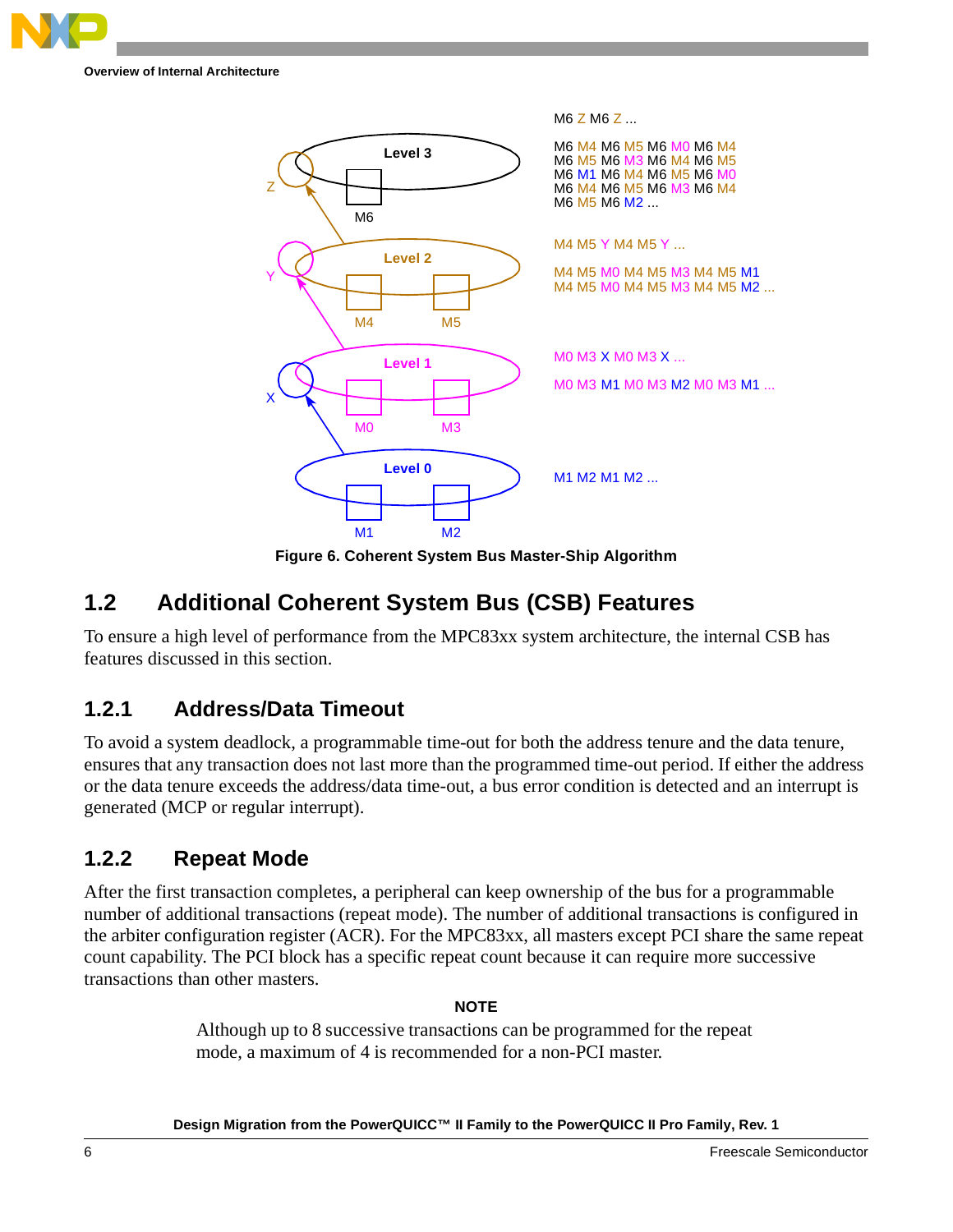

### **1.2.3 Bus Parking**

The CSB allows address bus ownership to be tied to a specific master when no other master requests CSB ownership. This mechanism reduces the CSB access latency for the parked master because there is no need for the bus request/bus grant negotiation.

# **1.3 Transaction Address Mapping Management**

<span id="page-6-0"></span>All the internal targets of the MPC83xx (like the memory controllers or the PCI interface) are mapped into a 32-bit address space. As [Table 2](#page-6-0) and [Table 3](#page-6-1) show, this local memory map is defined by a set of 9 windows for the MPC834x derivatives and 11 for the MPC835x/6x. Each window maps a region of memory to a particular target.

| <b>Window Number</b> | <b>Target Interface</b> | <b>Memory Size</b>   |
|----------------------|-------------------------|----------------------|
| 0                    | Configuration registers | 1 Mbyte fixed        |
| 1                    | Local bus               | 4 Kbytes to 2 Gbytes |
| 2                    | Local bus               | 4 Kbytes to 2 Gbytes |
| 3                    | Local bus               | 4 Kbytes to 2 Gbytes |
| 4                    | Local bus               | 4 Kbytes to 2 Gbytes |
| 5                    | <b>PCI</b>              | 4 Kbytes to 2 Gbytes |
| 6                    | PCI                     | 4 Kbytes to 2 Gbytes |
| 7                    | <b>DDR SDRAM</b>        | 4 Kbytes to 2 Gbytes |
| 8                    | DDR SDRAM               | 4 Kbytes to 2 Gbytes |

**Table 2. Local Access Window Definition for the MPC8349**

**Table 3. Local Access Window Definition for the MPC8360**

<span id="page-6-1"></span>

| <b>Window Number</b> | <b>Target Interface</b> | <b>Memory Size</b>   |
|----------------------|-------------------------|----------------------|
| 0                    | Configuration registers | 2 Mbyte fixed        |
| 1                    | Local bus               | 4 Kbytes to 2 Gbytes |
| $\mathcal{P}$        | Local bus               | 4 Kbytes to 2 Gbytes |
| 3                    | Local bus               | 4 Kbytes to 2 Gbytes |
| 4                    | Local bus               | 4 Kbytes to 2 Gbytes |
| 5                    | <b>PCI</b>              | 4 Kbytes to 2 Gbytes |
| 6                    | <b>PCI</b>              | 4 Kbytes to 2 Gbytes |
| $\overline{7}$       | <b>DDR SDRAM</b>        | 4 Kbytes to 2 Gbytes |
| 9                    | <b>DDR SDRAM</b>        | 4 Kbytes to 2 Gbytes |
| 10                   | Secondary DDR SDRAM     | 4 Kbytes to 2 Gbytes |
| 11                   | Secondary DDR SDRAM     | 4 Kbytes to 2 Gbytes |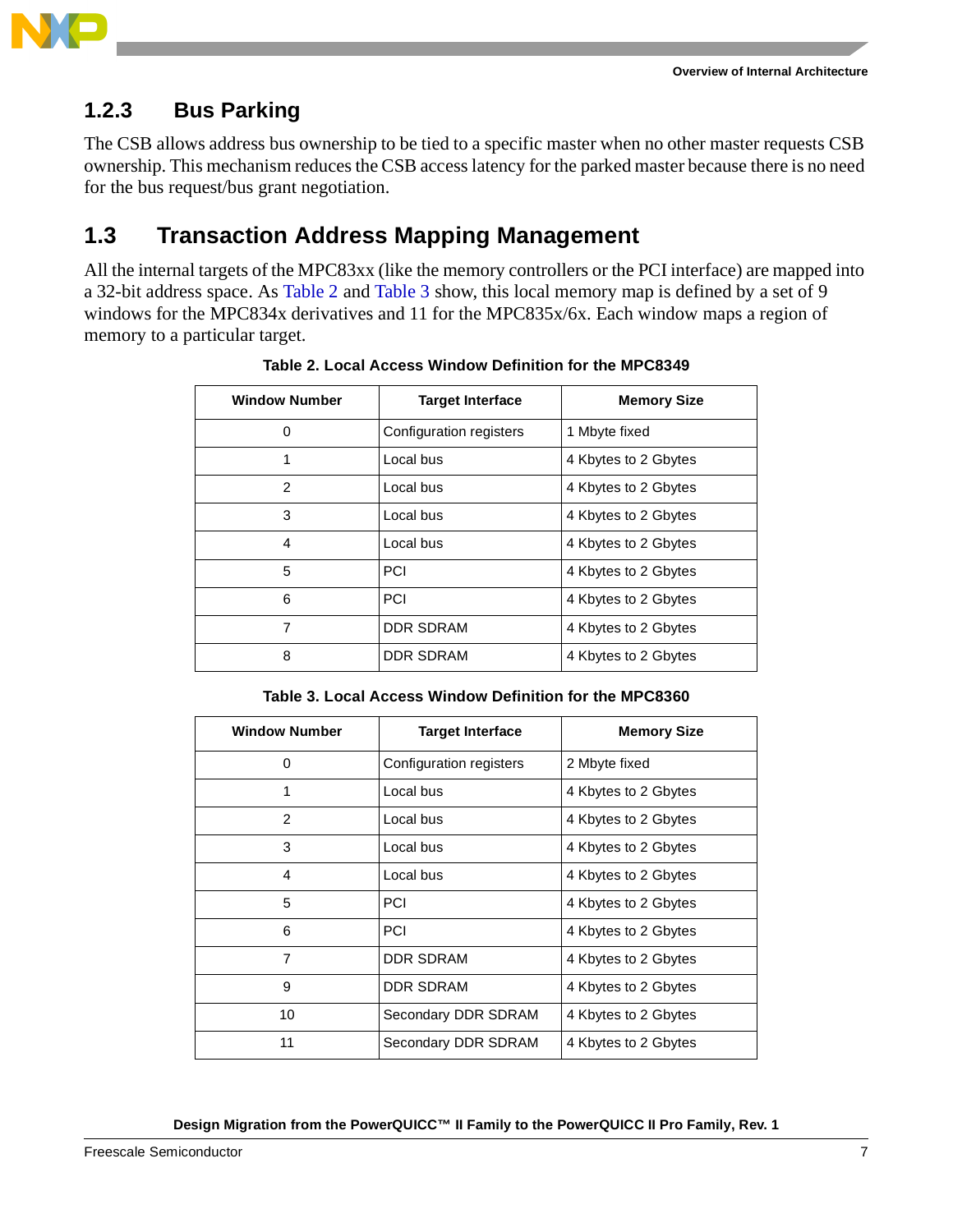

**Overview of Internal Architecture**

# **1.3.1 Default Boot ROM Region**

At power-on PORESET, a default window must enable the CPU to boot and fetch its first instructions. This default window—called the boot ROM region—is configured during the PORESET process by three bits of the reset configuration word high RCWH[ROMLOC]. This feature allows the default 8 Mbyte boot ROM to be located on the local bus (GPCM 8/16 or 32 bit ROM), on a PCI interface, or on a DDR interface.

## **1.3.2 Configuration Registers**

The local window 0 maps a fixed size window to access all memory-mapped configuration, control, and status registers collectively referred to as internal memory-mapped registers. The window size is 1 Mbyte for MPC834x and 2 Mbyte for MPC8358/60 devices. Window 0 is mapped by default to address 0xFF400000 of the internal 32 bit address space. It can be relocated by modifying the IMMRBAR register  $(IMMRBAR = 0xFF400000$  by default).

## **1.3.3 Local Access Window Configuration Example**

[Figure 7](#page-7-0) shows an MPC8349 configured to define its boot ROM location on the local bus, using a GPCM with an 8-bit bus width setting. As a result, the default local memory map of the MPC8349 is used at PORESET.



**Figure 7. MPC8349 Default Local Bus Memory Map Window**

**NOTE**

In this example, the boot ROM is configured through the reset configuration word to the region 0xFF800000–0xFFFFFFFFF.

<span id="page-7-0"></span>After configuration, the MPC8349 32-bit internal memory space can be defined to support one PCI interface (256 Mbytes), one DDR interface (2 Gbytes), and one local bus interface (256 Mbytes). See [Figure 8](#page-8-0). In this configuration, address windows 3, 4 and 6 are not used.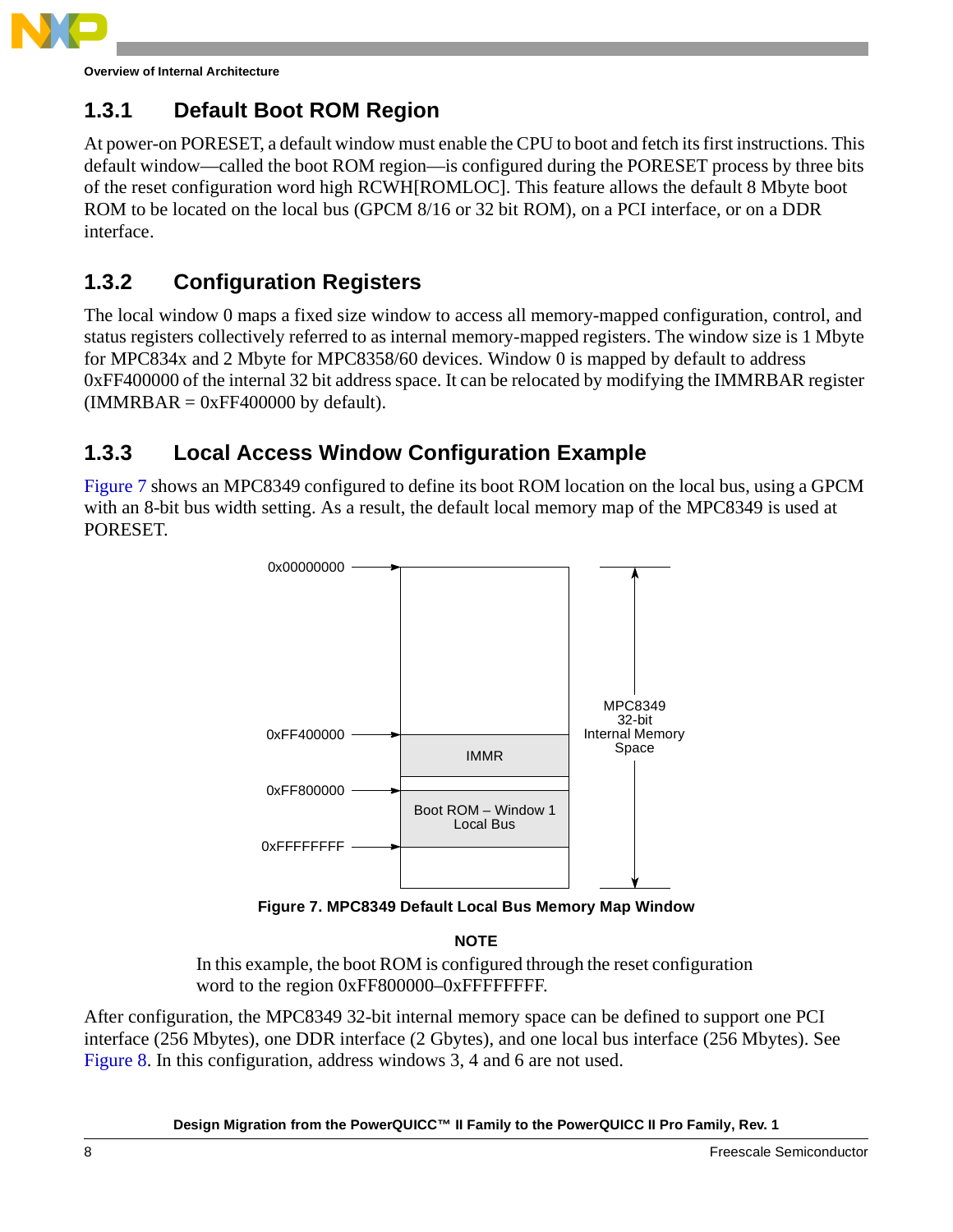



**Figure 8. MPC8349 Memory Map Windows After Configuration**

### <span id="page-8-0"></span>**1.3.4 Direct Access of the QUICC Engine to DDR Memory Interface (MPC835x/6x Only)**

On the MPC835x/6x, two additional windows called the QUICC Engine secondary bus access windows are available. The QUICC Engine (QE) has a dedicated local bus called the QUICC Engine secondary local bus to provide it with direct access to both the local bus memory controller and the secondary DDR controller without requesting the CSB arbiter and bus monitor unit for any access to the CSB. As with the normal local access windows of the CSB bus, the two QE secondary bus access windows—one for a direct QE access to the local bus and one for a direct QE access to the secondary DDR interface—support a memory map region of 4 Kbytes to 2 Gbytes.

These additional local access windows enable the e300 core to access the primary DDR interface as the QE can also gain access either to the local bus or the secondary DDR interface. [Figure 9](#page-9-0) shows an example of the usage of the QE secondary access windows to optimize the processing of both the control path and the data path in a DSLAM line card application.

If the secondary DDR interface is mapped as the QE secondary access window—that is, the QE has a direct access to the secondary DDR interface—the e300 core can still access to this secondary DDR interface via the local access windows 10 and 11 (refer to [Table 3\)](#page-6-1) if these windows are configured. However, the e300 and the QE cannot access the secondary DDR interface at the same time.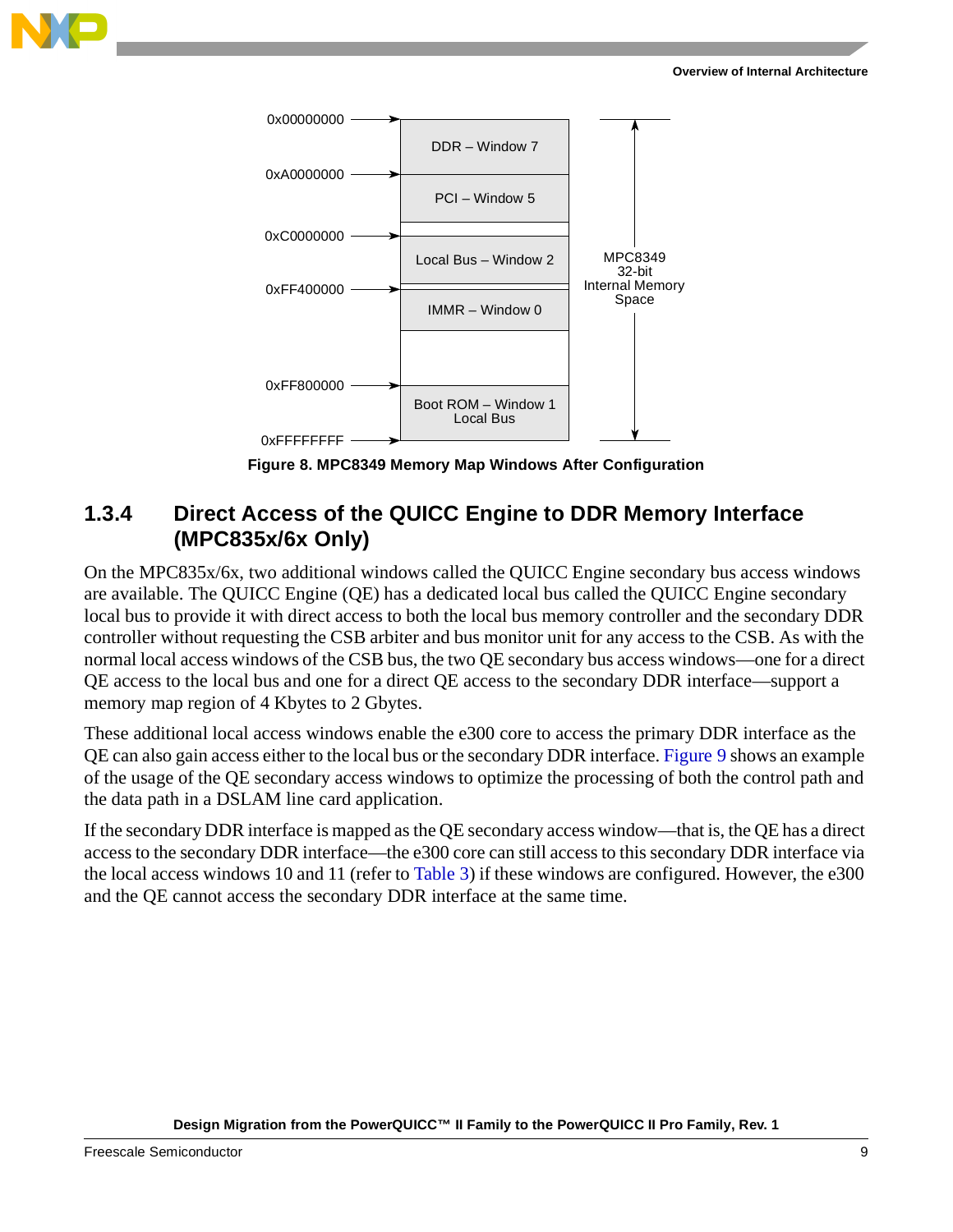



**Figure 9. Example Usage of the QUICC Engine Secondary DDR Interface**

<span id="page-9-0"></span>With this configuration, the QUICC Engine can process the data flow on the secondary DDR interface, while the e300 core runs the application software on the primary DDR interface and manages the control flow.

# **1.4 Transaction Coherency Management**

The CSB arbiter and bus monitor unit also manages the coherency between the data stored in the e300 L1 cache and the data stored in the system memory (DDR interface or local bus). To ensure cache and data coherency, any global transaction carried out by a CSB internal master is snooped. As a result, if such a global transaction targets data already stored in the L1 cache, the following occurs:

- Global write transaction—The data is written to the targeted main memory (DDR or local bus) and to the appropriate L1 cache line (cache update).
- Global read transaction:—For example, if a PCI master reads (global transaction) data located both in DDR and in the e300 L1 data cache, and if the data in DDR is not coherent with the data in L1cache, the following occurs:
	- SEQ access to the CSB bus to be retried (note PCI master transaction to be retried also if timeout expires)
	- DDR data is refreshed with the data in e300 L1 cache
	- SEQ read transaction on CSB is retried to the DDR, to read the up-to-date data

On the MPC8360/58, any transaction initiated by the QE through the QE secondary bus access windows cannot be snooped because these window accesses are not monitored by the coherency module.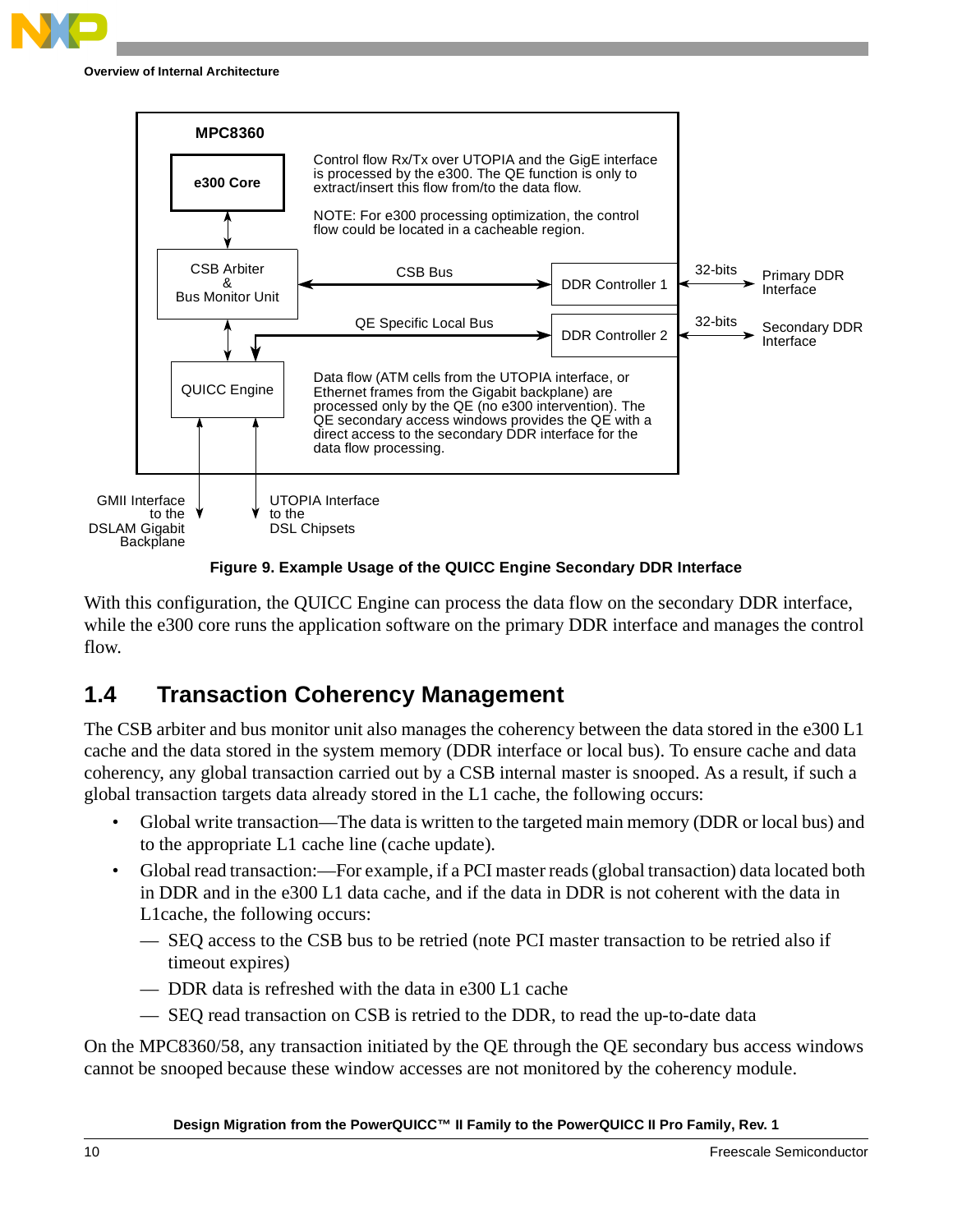

[Figure 10](#page-10-0) and [Figure 11](#page-10-1) show an example of data flow in the MPC8349, the reception of Ethernet frames by the TSEC, and their storage in the DDR memory.



**Figure 10. Non-Global Transaction Example (Received Ethernet Frames are Not Snooped)**

<span id="page-10-0"></span>In this example, the TSEC Rx FIFO reaches the fill threshold, and then the TSEC then posts a request to the CSB arbiter and bus monitor unit to forward the received data to the DDR interface (assertion of the BR signals, the priority signals, and the repeat signal). After acceptance of this request (CSB arbiter and bus monitor unit asserts the internal TSEC BG signal), the TSEC acquires the ownership of the CSB bus and starts with the address tenure of the transaction. The destination address is decoded through the local access windows to identify the target (DDR in this example). The data tenure can then be forwarded and the data placed on the CSB bus and captured by the target (DDR interface).



<span id="page-10-1"></span>**Figure 11. Global Transaction Example (Received Ethernet Frames are Snooped)**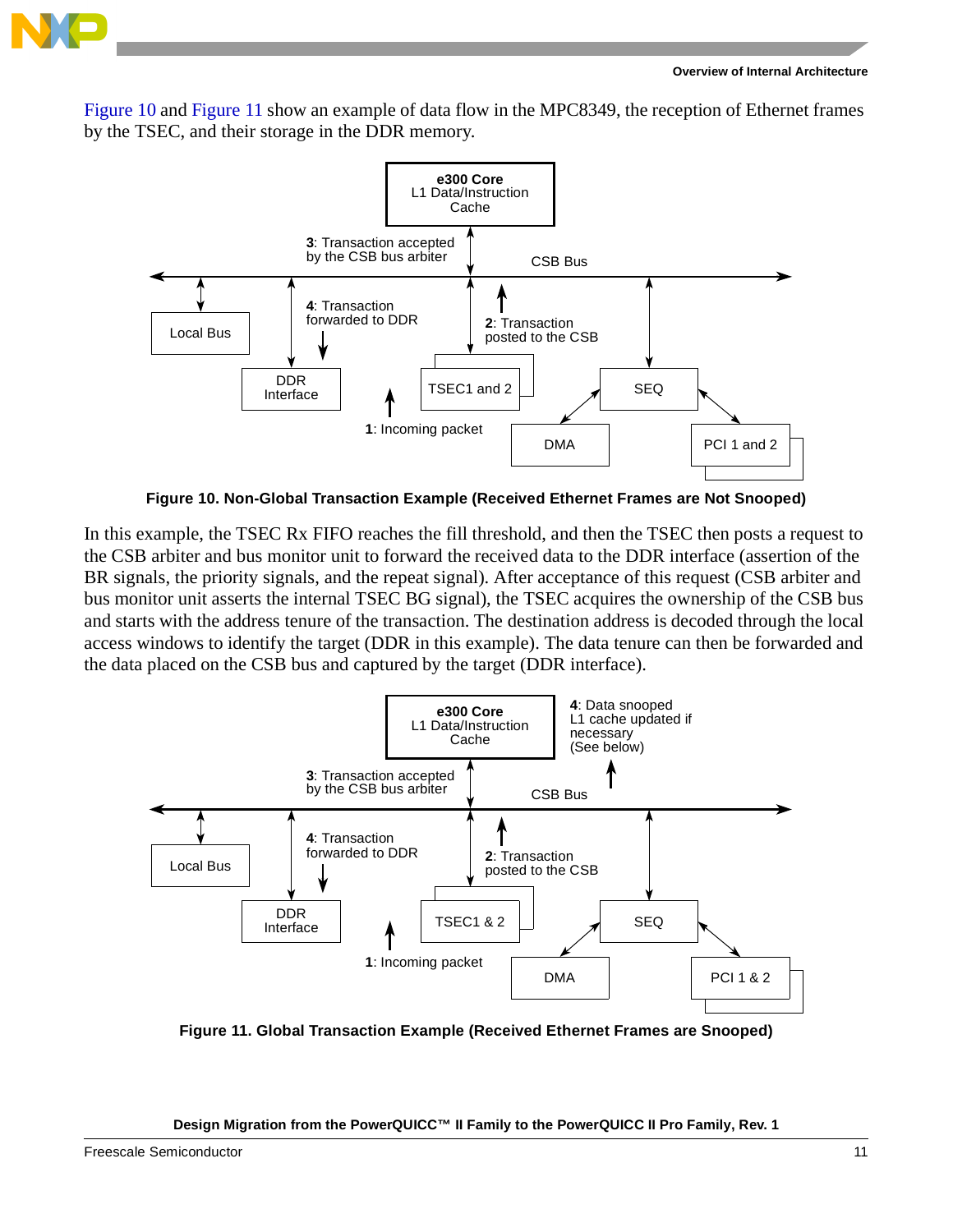

#### **PORESET**

[Figure 11](#page-10-1) shows an example similar to that of [Figure 10.](#page-10-0) However, while posting its transaction request to the CSB arbiter and bus monitor unit, the TSEC also activates the internal global signal to specify that this transaction should be snooped by the CSB arbiter and bus monitor unit when forwarded. As a result, the destination address of the transaction is snooped to check whether the data is in the L1 cache. If so, the data is stored over the DDR interface and the L1 cache is updated to maintain cache coherency.

# **2 PORESET**

The PowerQUICC II Pro PORESET architecture provides a rich set of options that enable, among other configurations, the following:

- e300 core boot from FLASH
- e300 core boot from DDR/PCI
- MPC83xx device configuration from external PCI host/I2C
- e300 core disable (MPC83xx used PCI slave)

As [Figure 12](#page-11-0) shows, the PORESET sequence process consists of four steps.



**Figure 12. MPC83xx PORESET Sequence**

<span id="page-11-0"></span>During the second step, four reset configuration signals (device pins multiplexed with other functions when the device is not in a reset state) are sampled to determine which reset configuration word should be used and its location. These pins are listed below:

- CFG\_RESET\_SOURCE [0:2]—These three pins configure how the PowerQUICC II Pro gets its reset configuration word. The options are as follows:
	- A default hard coded reset configuration word (4 possible options)
	- A reset configuration word loaded from the local bus EEPROM
	- A reset configuration word loaded from an I2C EEPROM (with two sub option depending on the PCI\_CLK/PCI\_SYNC\_IN clock value)

Note the pin assignment description:

- CFG\_RESET\_SOURCE 0 is multiplexed with LSDA10/LGPL0
- CFG\_RESET\_SOURCE 1 is multiplexed with LSDWE/LGPL1
- CFG\_RESET\_SOURCE 2 is multiplexed with LSDCAS/LGPL3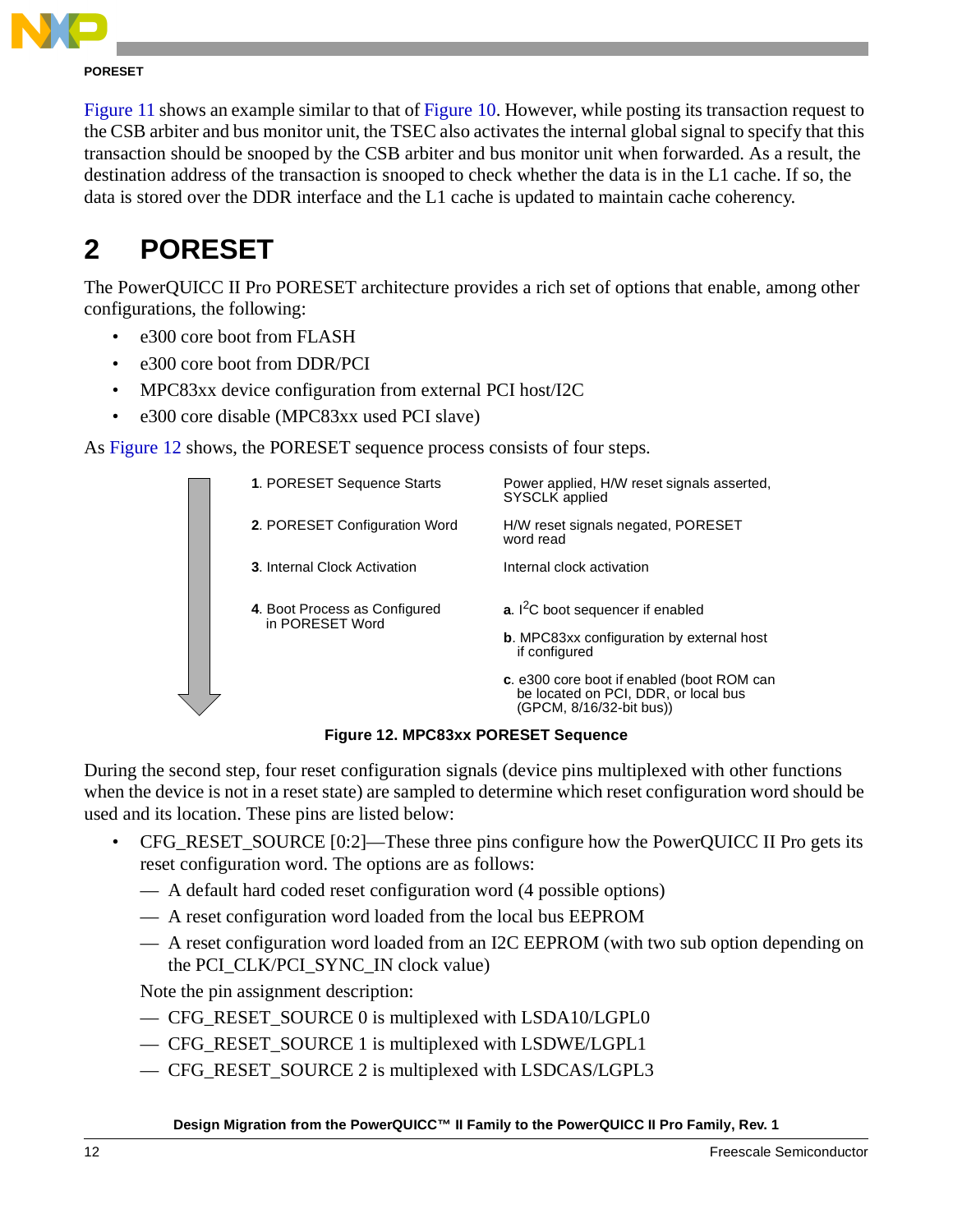



• CFG\_CLKIN\_DIV—This signal configures the relationship between CLKIN and PCI\_SYNC\_OUT when the MPC83xx is configured as a PCI host. Note that when the MPC83xx is configured as a PCI agent, this pin must be 0. CFG\_CLKIN\_DIV is multiplexed with LGPL5.

Whatever its source (refer to the CFG\_RESET\_SOURCE [0:2] signal description), a 64-bit reset configuration word configures the device at PORESET and HRESET. This word configures the following:

- MPC83xx internal clock circuitry
	- Local bus memory controller clock mode
	- DDR SDRAM memory controller clock mode
	- System PLL multiplication factor
	- e300 core PLL configuration
	- QUICC Engine PLL division factor (MPC835x/6x only)
	- QUICC Engine PLL multiplication factor (MPC835x/6x only)
- MPC83xx PCI interface
	- PCI host/agent mode
	- PCI 32/64 bit mode (MPC8349 only)
	- PCI 1 internal/external arbiter
	- PCI 2 internal/external arbiter (MPC8349 only)
	- PCI output drive (MPC835x/6x only)
- e300 core activation
	- e300 core enabled/disabled
- Boot parameters
	- Boot memory space
		- Exception vectors: boot ROM(0x00000000 to 0x007FFFFF or 0xFF800000 to 0xFFFFFFFF)
		- $-$  e300 core: boot address (0x00000100 or 0xFFF00100)
	- Boot sequencer configuration (I2C boot sequencer activation/deactivation)
	- Boot ROM location (PCI, DDR, local bus (GPCM 8/16/32-bit bus)
- TSEC
	- TSEC1 mode (GMII/TBI/RGMII/RTBI) (MPC834x only)
	- TSEC2 mode (GMII/TBI/RGMII/RTBI) (MPC834x only)
- Miscellaneous
	- Big/little endian mode
	- Watchdog timer enable/disable
	- Secondary DDR IO enable/disable (MPC835x/6x only)

During the fourth and final step of the PORESET sequence, there are three complementary ways to configure the MPC83xx internal memory-mapped registers, as summarized in [Figure 13](#page-13-0).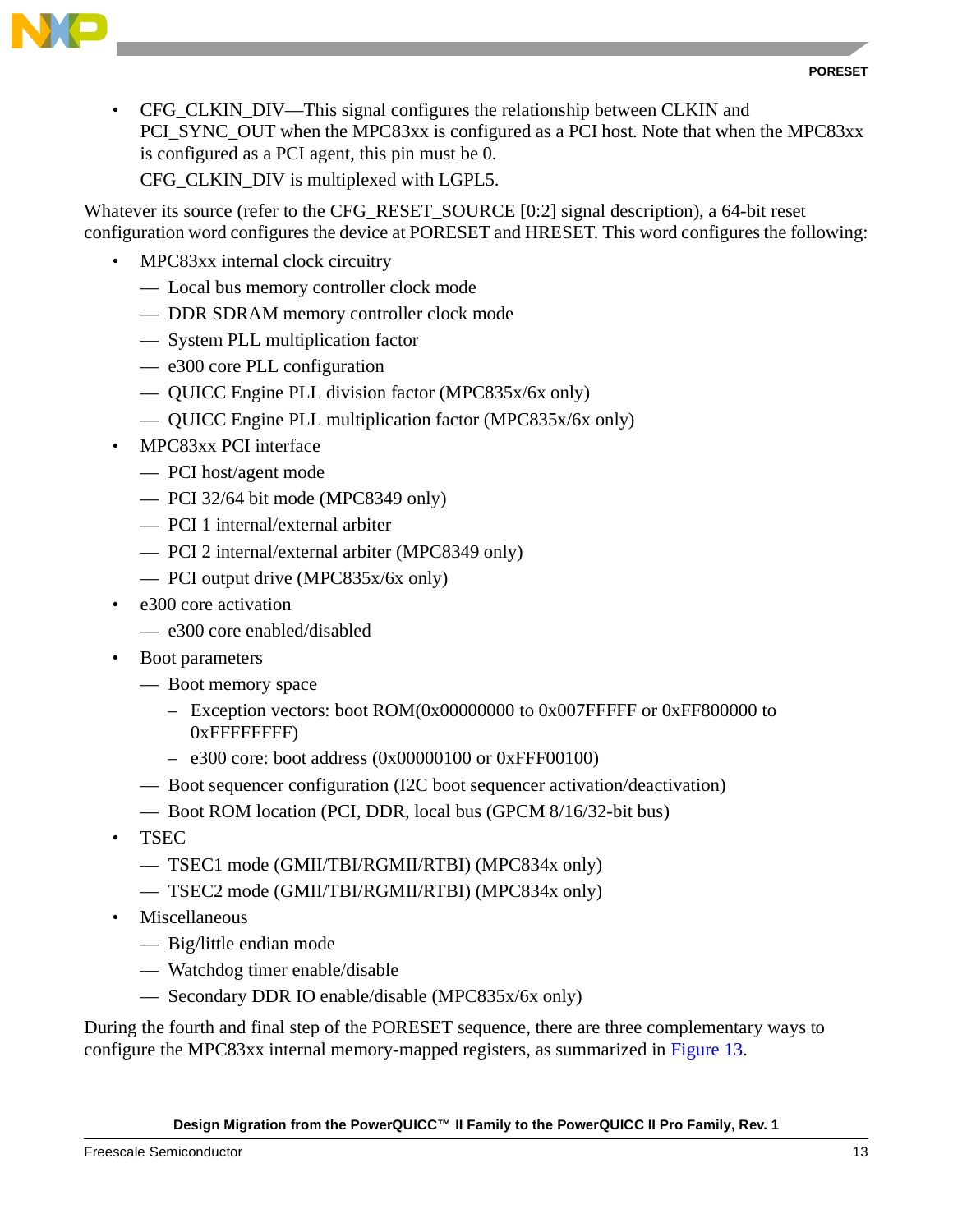

**PORESET**

# 2.1 **I<sup>2</sup>C Sequencer**

If activated, the  $I^2C$  sequencer can load the initialization sequence is generated to configure any of the MPC83xx internal or external registers in any memory-mapped address. This process can be used, for example, to pre-program the e300 core to boot directly from memory devices such as burstable FLASH or DDR memories. The  $I^2C$  sequencer accesses the entire MPC83xx internal 32-bit memory space 1 Mbyte at a time, via a specific window. This access is carried out in two steps:

- The alternate configuration space (ACS) in the EEPROM data format bit is set (refer to section 4.4.3.2.3 in the *MPC8349E Family Reference Manual*), supplying the desired registers address which is pointed to by the alternate configuration base address register (ALTCBAR).
- By combining the base address in the ALTCBAR with that of the 20 bits of address offset supplied from the serial ROM to generate a 32-bit address that is mapped to the target specified in ALTCAR

# **2.2 PCI Master**

When configured as a PCI slave, the MPC83xx architecture allows a PCI host to gain access to the MPC83xx internal configuration and status registers. This allows an external PCI host to control and configure the MPC83xx. At this stage the e300 core has still not booted and therefore does not run any code.

# **2.3 e300 Core**

If enabled, the e300 core boots from the boot ROM as configured in the reset configuration word high (RCWH). If the e300 core is disabled using the RCWH[COREDIS] bit, the e300 cannot fetch any boot code. The MPC83xx device is then used as a slave platform by an external master on the PCI. The PCI master can gain access to any peripheral of the PowerQUICC II Pro platform such as the QUICC Engine, TSECs, DDR, or DMA controllers.

The fourth step of the MPC83xx PORESET sequence provides complementary ways to configure the device. [Figure 13](#page-13-0) summarizes these three possibilities to configure the MPC83xx internal memory-mapped registers.



<span id="page-13-0"></span>**Figure 13. MPC83xx Internal Configuration Masters**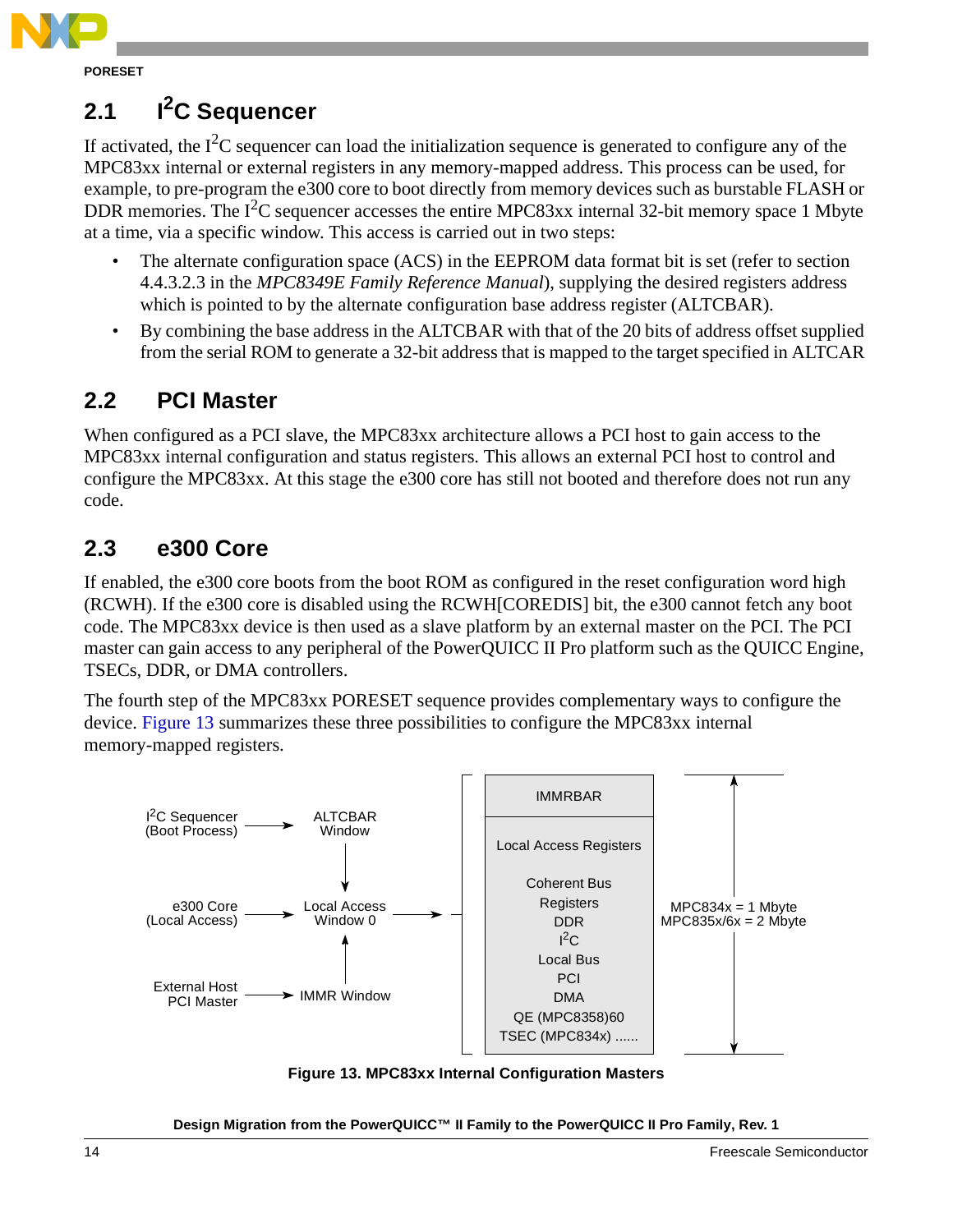

#### **NOTE**

When the MPC83xx is active, both the e300 core (if enabled) or an external PCI master still access (both read and write access) the internal memory mapped registers.

# **3 DMA Controller**

The MPC83xx DMA controller is a dedicated 4-channel, independent, general-purpose controller that can be used by both local and remote masters to transfer data between any memory-mapped area of the device (for example, PCI, local bus, or DDR). The DMA controller is similar to that of the IDMA on the MPC82xx family, with traditional direct/auto buffer and chaining modes. The chaining mode allows the user to set up a series of buffer descriptors referenced from a linked list. The DMA controller can then walk through multiple buffer descriptors, performing complex DMA transactions.

# **4 e300 Core**

This section describes the core differences and improvements when moving from a PowerQUICC II family device to a PowerQUICC II Pro device. The e300 core is an enhancement of the G2 and G2LE (MPC827x/MPC8280 only) PowerPC cores available on all current PowerQUICC II devices. The e300 core is fully backward-compatible with the G2 and G2LE cores and implements enhancements and extensions over these cores, improving performance through the following:

- Cache size
- MMU size
- MMU extensions
- Debug feature
- Performance

For details on the enhancements and extensions that apply to the e300 core over the G2 and G2LE cores refer to the *MPC8349E PowerQUICC II Pro Integrated Host Processor Family Reference Manual* and the *e300 PowerPC Core Reference Manual*. The most noticeable differences between the two processors include:

- e300 cache increased from 16 Kbyte instruction  $+ 16$  Kbyte data (G2/G2LE) to 32 Kbyte instruction  $+32$  Kbyte data
	- G2 4-way set associative, LRU algorithm improved to e300 8-way set associative PLRU algorithm
	- G2 1-3 way or entire cache way locking improved to e300 7 of 8 way or entire cache way locking
	- No cache parity support on G2 improved to e300 instruction and data cache parity support
	- e300 instruction cancel and burst fetch extensions
- G2 (not including G2LE) 4x IBAT + 4x DBAT entries improved to e300 8x IBAT + 8x DBAT entries
- G2 support for one-level address pipelining improved to e300 support for one-and-a-half level address pipelining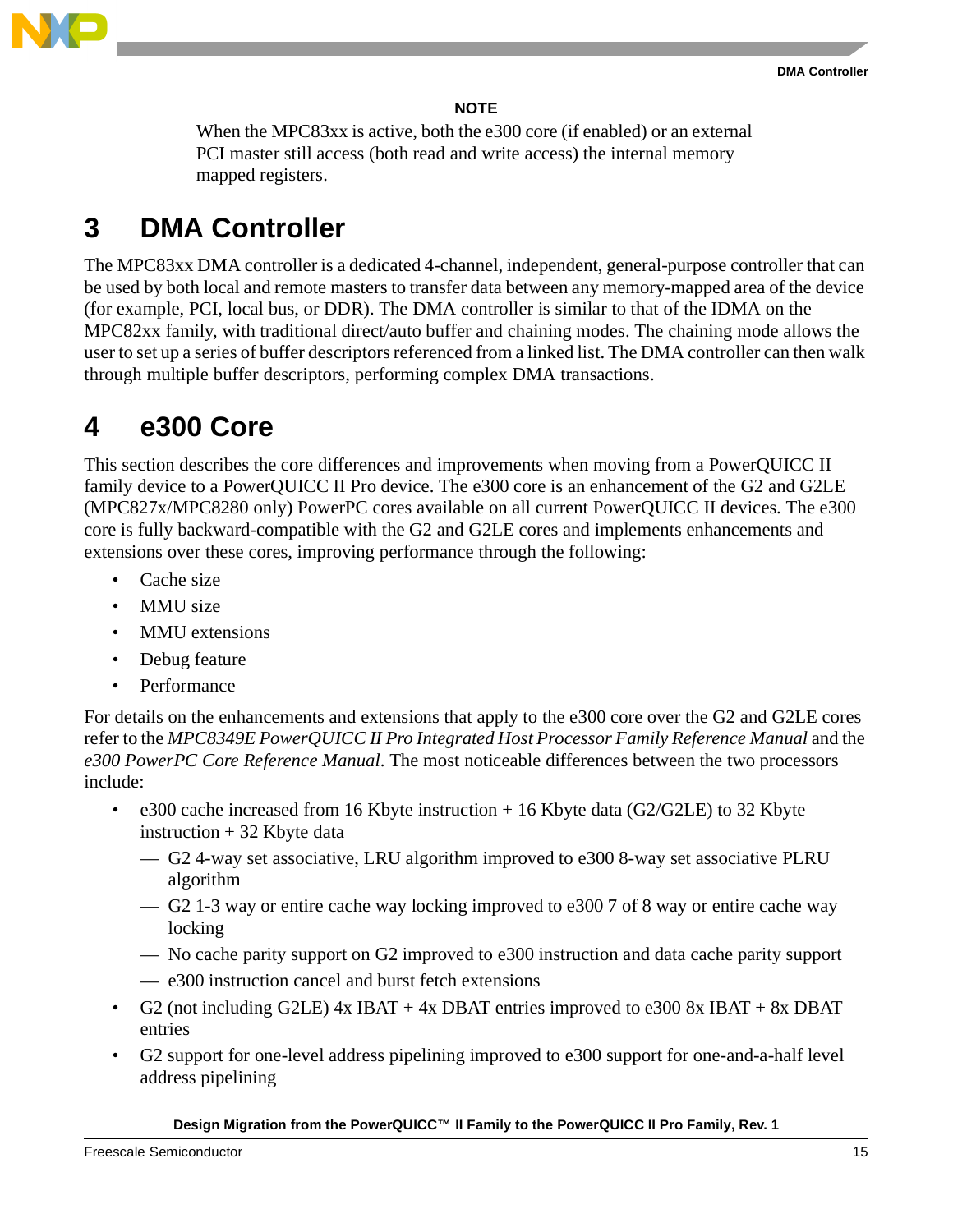

- e300 additional core debug register fields
- e300 additional core power saving modes

To port software across cores, the e300 is backward-compatible with the G2/G2LE PowerPC cores. Improvements can be gained from reworking (recompiling) original G2/G2LE code to use the enhancements and extensions on the e300 core as well as the enhanced debug features. The following sections describe these benefits.

## **4.1 Cache Enhancements**

The e300 has an increased cache—double the size of the G2/G2LE (from 16 Kbyte instruction + 16 Kbyte data for the G2LE to 32 Kbyte instruction  $+$  32 Kbyte data for the e300 core). This larger cache immediately provides speed and code efficiency benefits. The e300 core includes features such as full cache parity support, instruction cancel, and burst fetch extensions that give it a performance advantage over its predecessor. The extended cache size on the e300 core is relatively transparent to the user. However, with parity checking on both the instruction and data cache, they can now act as a source for a machine check (or checkstop depending upon MSR[ME]) exception (exception vector 0x00200). Ensure that software can distinguish between the different parity error sources.

The cache parity checking functionality is enabled through HID0[ECPE] (enable cache parity errors). Cache parity errors are reported through SRR1[10]. For details on the HIDx and SRRx registers, refer to the device reference manual.

### **4.1.1 Instruction Cancel (HID2.ICCANEN Bit)**

The e300 cache instructions allow improved use of the instruction cache during cancel operations. Instructions are routinely fetched ahead of time in the e300 super-scalar architecture but then may be cancelled due to instruction redirection (for example, branches or exceptions). The new extensions allow:

- Instruction fetches issued to the bus unit to be cancelled if they have not yet started on the bus for the first time
- New instruction hits to occur in the instruction cache while a cancelled instruction fetch is currently busy on the bus
- A second instruction fetch to be issued to the bus unit while a cancelled instruction fetch is currently busy in the bus unit
- A new instruction fetch to be issued to the bus unit while the remaining instructions of a burst-fetch are being returned from the bus

To illustrate the advantage of these e300 core enhancements, consider the following instruction sequence, where instruction D is a branch instruction:

- 1. A
- 2. B
- 3. C
- 4. D
- 5. E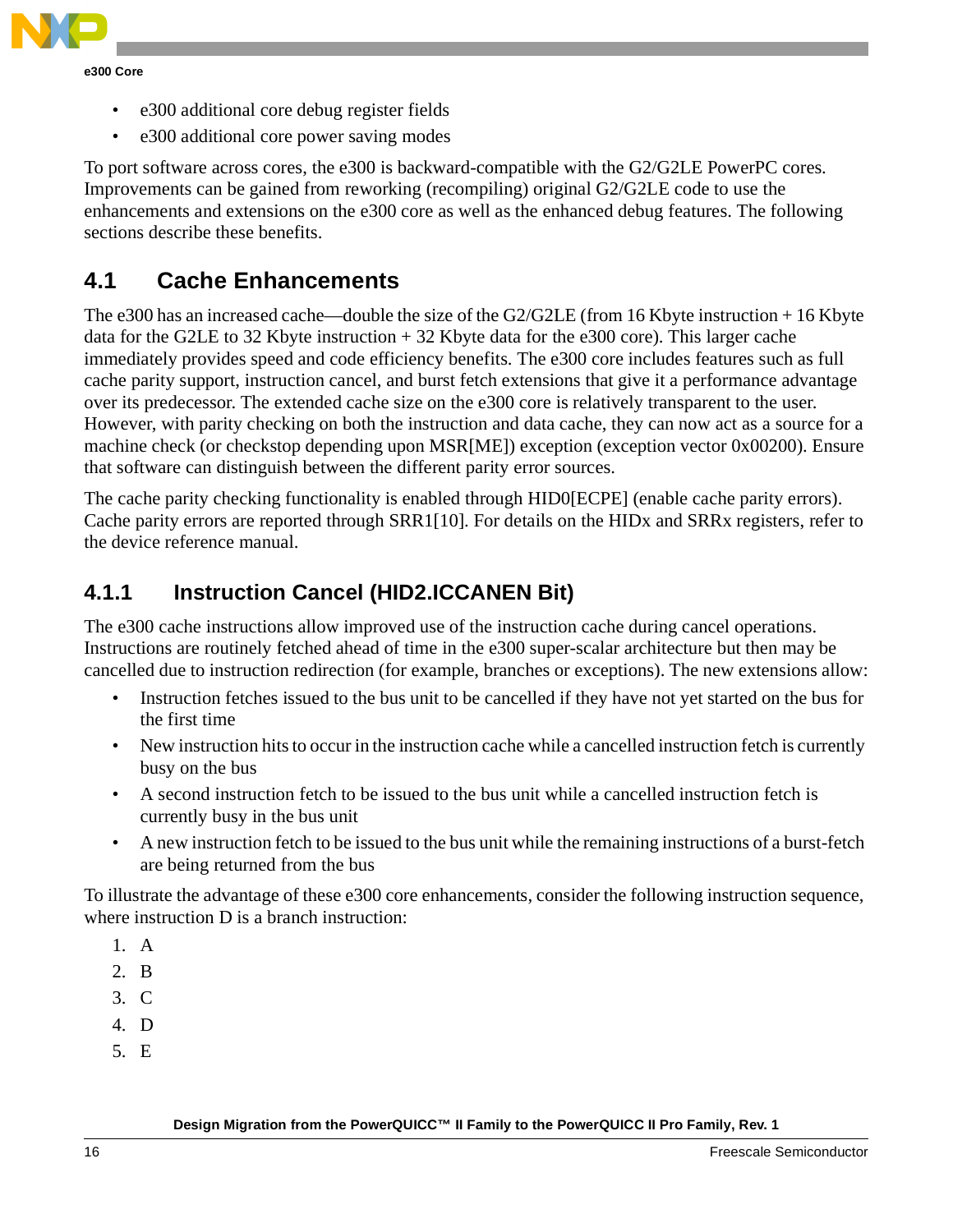

The e300 branch unit predicts on this instruction that the next instruction fetched is P then Q, R, S (which are then fetched into the instruction queue). However, on completion of instruction D, we find that the branch was incorrectly predicted and E should have been the next instruction. We can address this situation as follows:

- 1. The e300 flushes the instruction queue (P, Q, R, S). This also happens with the G2 architecture.
- 2. The e300 instruction fetches issued to the bus unit are cancelled if they have not yet started on the bus for the first time. The current instruction fetch is for T. The instruction fetch has not generated the instruction to be loaded at this stage. The result on the e300 architecture is the cancellation of the fetch generated by instruction T. The G2 architecture cannot cancel this fetch and must carry it through, giving the e300 a performance advantage.
- 3. New instruction hits occur in the instruction cache while a cancelled instruction fetch is currently busy on the bus. While the T instruction is under cancellation, the E instruction fetch can occur and generate a cache hit within the e300 architecture. However, the G2 core cannot perform an instruction fetch from instruction cache until the transaction is cancelled on the bus.
- 4. Issue a second instruction fetch to the bus unit while a cancelled instruction fetch is currently busy in the bus unit. This is the same as option 3 except that the e300 architecture instruction fetch can generate a fetch after a miss or non-cacheable access (that is, the instruction fetched is not in the cache and must go external) however, the G2 architecture does not support this.
- 5. A new instruction fetch is issued to the bus unit while the remaining instructions of a burst fetch are being returned from the bus. T has generated a burst request. With the e300 core, E can be fetched while the T fetch (burst) is cancelled. Once again, this is not possible with the G2 core.

### **4.1.2 Burst Fetch**

e300 cache performance is also enhanced over G2/G2LE through burst fetching of instructions from cache-inhibited instruction space (as for cacheable instruction space). This feature improves performance during accesses to instruction space designated as cache prohibited. With this new performance feature, up to an entire cache line may be returned (up to 8 instructions) with one bus operation. Remaining instructions in the burst read are normally forwarded to the instruction fetch unit as would normally be requested. The burst fetch feature is enabled through HID2[IFEB] (Instruction Fetch Burst Extension). For details on to HIDx and SRRx registers, refer to the device reference manual.

## **4.2 MMU Enhancement**

The e300 core has further enhancements to the MMU over the G2/G2LE core. Highlights of these enhancements are discussed here, with information on code/setting changes required by user software. The e300 core MMU (memory management unit) has an additional four instruction BAT registers (IBATs) and data BAT registers (DBATs). This allows effective hardware address translation of 256 Mbytes from 32-bit effective to physical. However, this increase exists only over the G2 (MPC82xx) processors. The additional BAT registers are enabled/disabled through HID2[HBE] (high BAT enable). For details on the HIDx and SRRx registers, refer to the device reference manual.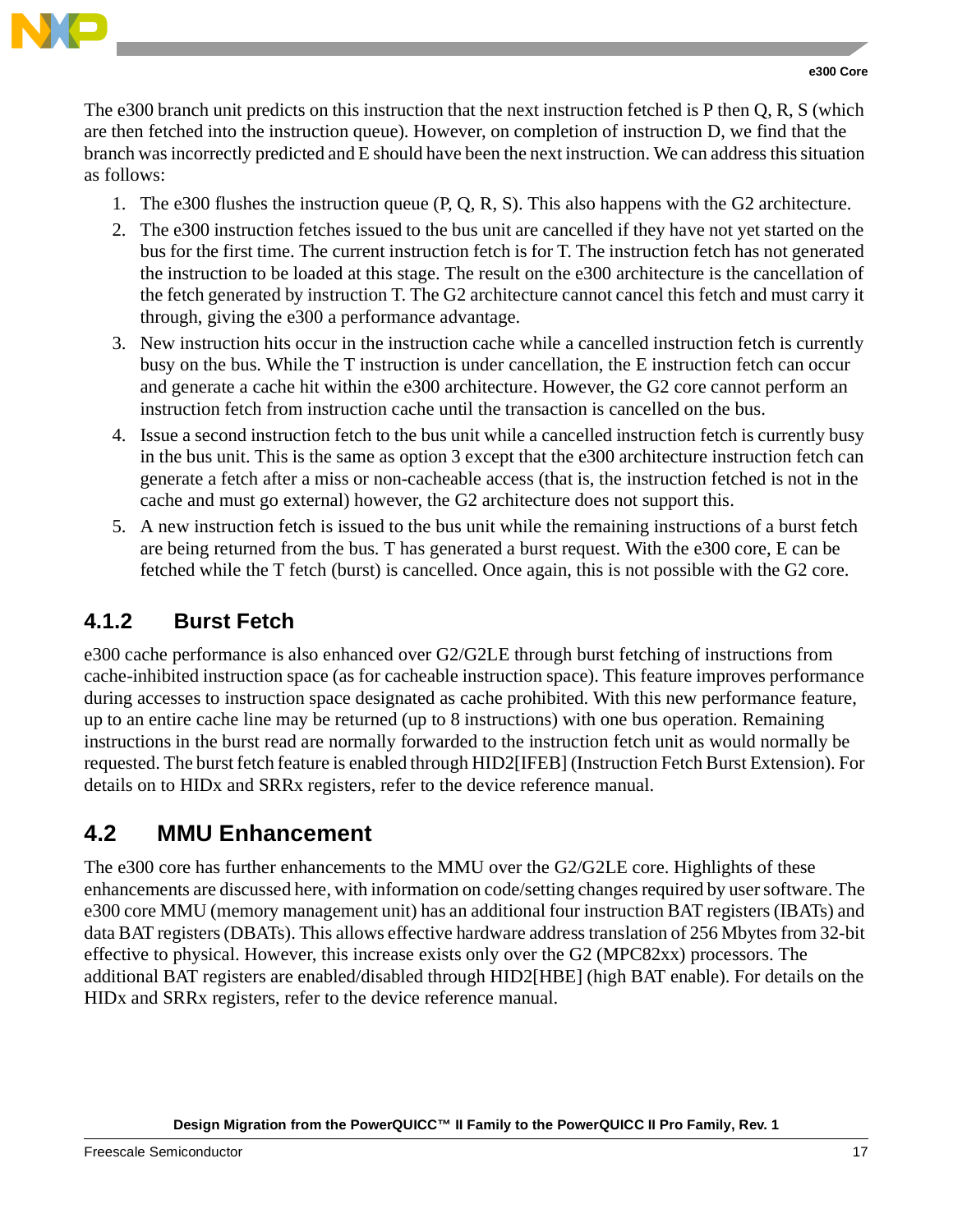

**Power Enhancements**

# **4.3 Address Pipelining**

The G2/G2LE core can pipeline the address bus to one level, so the core can support up to two outstanding bus transactions at any time or two pipeline slots on the bus (one additional address). A new bus transaction cannot start until a pipeline slot is available. A pipeline slot does not become available until a previous slot completely finishes on the bus (address and data complete). The e300 pipeline performance extension allows a new pipeline slot to become available when a previous transaction is granted the data bus. This is referred to as "one-and-a-half-level" pipelining. This extension provides greater bus use within the e300 based system.

# **4.4 Power Saving**

The e300 core adds a nap mode to the doze and sleep modes on the G2/G2LE cores. Nap mode can put the e300 core into shutdown while both the PLL and time base counter remain active. The doze function on either of the cores allows only the PLL, time base, and snooping to remain active. In contrast, in sleep or stop mode, all core functionality stops so hardware can stop the PLL. The e300 NAP functionality is enabled through HID2[NAP]. For details on the HIDx and SRRx registers, refer to the device reference manual.

# **5 Power Enhancements**

The MPC83xx is an SoC (system-on-chip) architecture with high performance but low power. This section describes the requirements for the MPC83xx PowerQUICC II Pro in relation to the MPC82xx PowerQUICC II.

The strict power-up sequencing required with the MPC82xx is not a constraint with the MPC834x. It is not necessary for the MPC834x core supply (Vdd) or I/O supplies (GVdd, LVdd1+2, OVdd) to be powered up in any particular sequence. The MPC82xx requires that the core supply and I/O supplies be brought up with strict tolerance; for details, see the device hardware specifications document.

However, during power ramp-up to the MPC834x device, the I/O pins from the device can be actively driven. Therefore, PORESET should be asserted to the MPC834x before power is supplied to the device to ensure that I/O pins are tri-stated for a minimum time and prevented from adversely affecting surrounding logic. For details, see the device hardware specifications document.

# **6 Debug**

The PowerQUICC II Pro family has several features to help in debugging designs at the board implementation stage. This section highlights new debug features gained in moving from the MPC82xx to the MPC83xx.

Debug features of the MPC83xx are as follows:

- JTAG/COP Interface
- e300 enhanced debug functionality
- DDR debug capability
- Local bus debug capability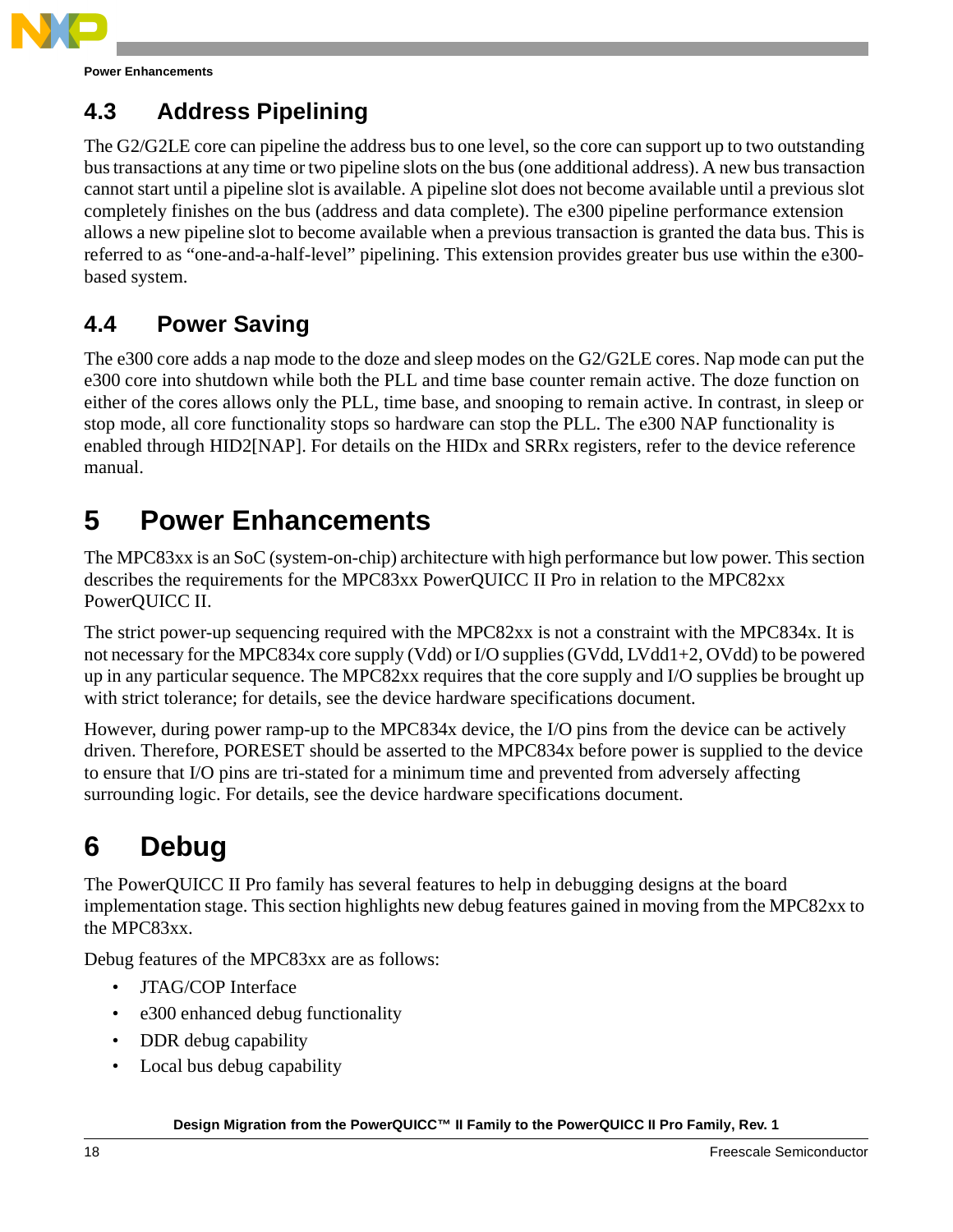

The JTAG/COP interface is a standard also found on the MPC82xx family of devices. However, there are differences between the MPC82xx and MPC83xx core debug facilities.

# **6.1 e300 Core Debug Register Additions**

There are four new core debug registers on the e300 core that are unavailable on the G2/G2LE cores:

- Instruction address breakpoint control register (IBCR)
- Data breakpoint registers (DABR, DABR2)
- Data address breakpoint control register (DBCR)

The IBCR controls the compare and match type conditions for the instruction address breakpoint register (IABR) and IABR2. The control register allows the user to break on a wide combination of instruction address conditions—for example, if the current instruction address is greater than or equal to, equal to, less than one value of two, and so on. This allows the user great flexibility when debugging e300 core instruction accesses. For full details on the e300 implementation of the IABRs and IBCRs, refer to their description in the *MPC8349E PowerQUICC II Pro Integrated Host Processor Family Reference Manual.*

The DABR and DBCR registers are used to the same effect as the IABR and IBCR. However, these registers break code operation upon data accesses to a double word address. The address compare functions include those discussed in the previous section for instruction address breakpoints. For full details on the e300 implementation of the DABR and DBCR, refer to their description in the *MPC8349E PowerQUICC II Pro Integrated Host Processor Family Reference Manual.*

# **6.2 Memory Debug Support**

The MPC834x family also supports debug capabilities across the two main bus interfaces on the device, namely the DDR SDRAM bus interface and the local bus interface. The interfaces provide debug information to the user by driving the device pins MSRCID[0:4], MDVAL and LSRCID[0:4], LDVAL respectively. This information can then be used to identify the internal source of a transaction which reached the DDR SDRAM or local bus interfaces.

Enabling the DDR debug configuration allows the DDR SDRAM source ID field and data valid strobe to be driven onto one of two sets of pins.

- 1. ECC pins (ECC checking and generation are disabled in this case)
- 2. UART pins (UART operation is disabled in this case)

Whichever set of pins is chosen to retrieve the DDR interface debug information from the affected pins must be disconnected from any on-board devices that may drive them. For example, if ECC signals are to be used, signals driven from the SDRAMs must be electrically disconnected from the ECC I/O pins. Equally, if UART signals are to be used, signals driven by UART devices must be electrically disconnected from the UART I/O pins on the MPC83xx. For full details on the MPC834x implementation of the DDR bus debug configuration, refer to the *MPC8349E PowerQUICC II Pro Integrated Host Processor Family Reference Manual.*

The local bus debug configuration operates in the same way as described for the DDR debug configuration. The local bus debug configuration enables the SDRAM source ID field and data valid strobe to be driven onto the MPC8345 UART pins. As with the DDR bus debug configuration, UART operation is disabled when this operational mode is enabled for the local bus, and any signals driven by UART devices must be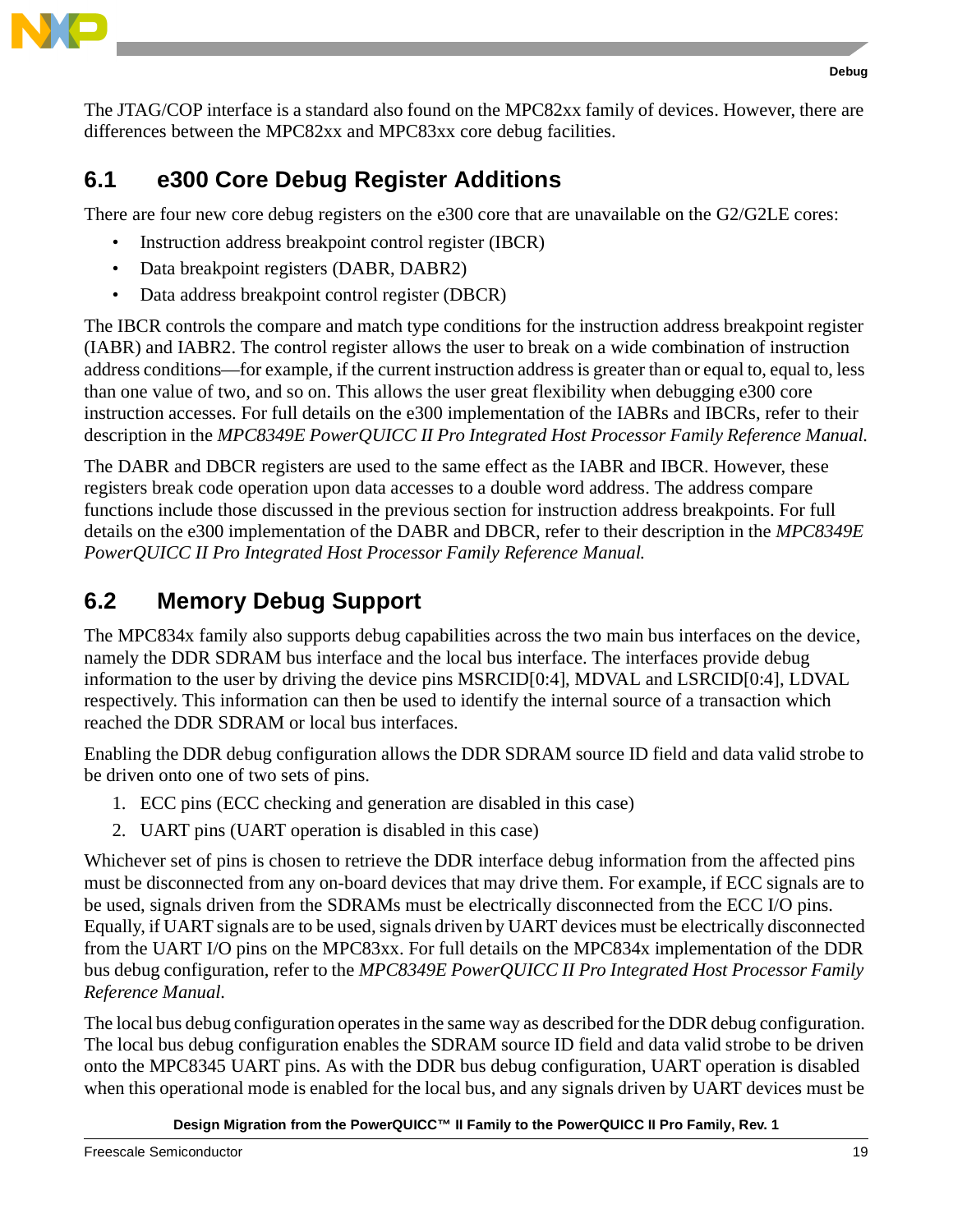

#### **Local Bus Controller**

electrically disconnected from the UART I/O pins. The MPC83xx DDR memory controller also offers ECC error injection support to aid in rapid system debug. This feature can be used to inject single bit errors or a mirror copy of the most significant byte of data to the into the ECC memory. For details, refer to the *MPC8349E PowerQUICC II Pro Integrated Host Processor Family Reference Manual.*

# **7 Local Bus Controller**

The MPC834x local bus controller performs similar functions to that of the MPC82xx family. The three main MPC82xx memory controller machines are supported on the MPC834x devices:

- GPCM—General-purpose chip-select machine for classic memory interfaces such as SRAM memory or FLASH
- UPM—User-programmable machine that configures an internal timing generator to create non-standard timings for peripheral devices
- SDRAM—Single data rate SDRAM controller allowing SDRAM devices to be gluelessly connected

Although functionally similar, the MPC834x implementation of the UPM has three dedicated UPMs unique to the local bus. With the MPC82xx, these UPMs are also shared with the 60x bus. Similarly, with the MPC82xx, the twelve available chip selects are shared with the 60x bus. However, the MPC834x has four dedicated chip selects specific to the local bus. Also, it removes the support for bank-based interleaving on the SDRAM controller available on the MPC82xx. The MPC834x SDRAM controller supports only page-based interleaving because page-based interleaving allows a greater degree of flexibility and control when accessing connected SDRAM devices.

The major difference between the two families of devices is that the local bus controller on the MPC83xx can operate up to 133 MHz, but the MPC82xx can operate only up to 100 MHz. The MPC83xx local bus runs with a fixed frequency referenced from the main system frequency —SYSCLK. Note that the local bus controller runs synchronized with the CSB clock. The MPC83xx local bus programming model is the same as that of the MPC82xx (although only four chip-selects are supported for the MPC834x and eight for the MPC835x/6x). Each individual chip-select is configurable to 8, 16, or 32 bits wide. Each individual chip-select supports up to 2 Gbytes of address space. The local bus supports both natural parity and read-modify-write (RMW) data parity checking.

To save package pin count, the local bus on PowerQUICC II Pro devices has a 32-bit multiplexed address/data interface. This represents a significant change when moving from the MPC82xx to the MPC83xx because any MPC83xx local bus design requires an external buffer and latch combination with which to de-multiplex the multiplexed address/data signals. The logic for controlling these external devices is provided through the MPC83xx local bus controller (LALE, LBCTL and /LCS).

# **8 Double Data Rate SDRAM Memory Controller**

A major new feature of the MPC83xx is a dual data rate (DDR) memory controller, as described in the following documents available at the web site listed on the back cover of this document:

- *MPC8349E PowerQUICC II Pro Integrated Host Processor Family Reference Manual*
- *Programming the PowerQUICC III DDR SDRAM Controller* (AN2583)
- *Hardware and Layout Design Considerations for DDR Memory Interfaces* (AN2582)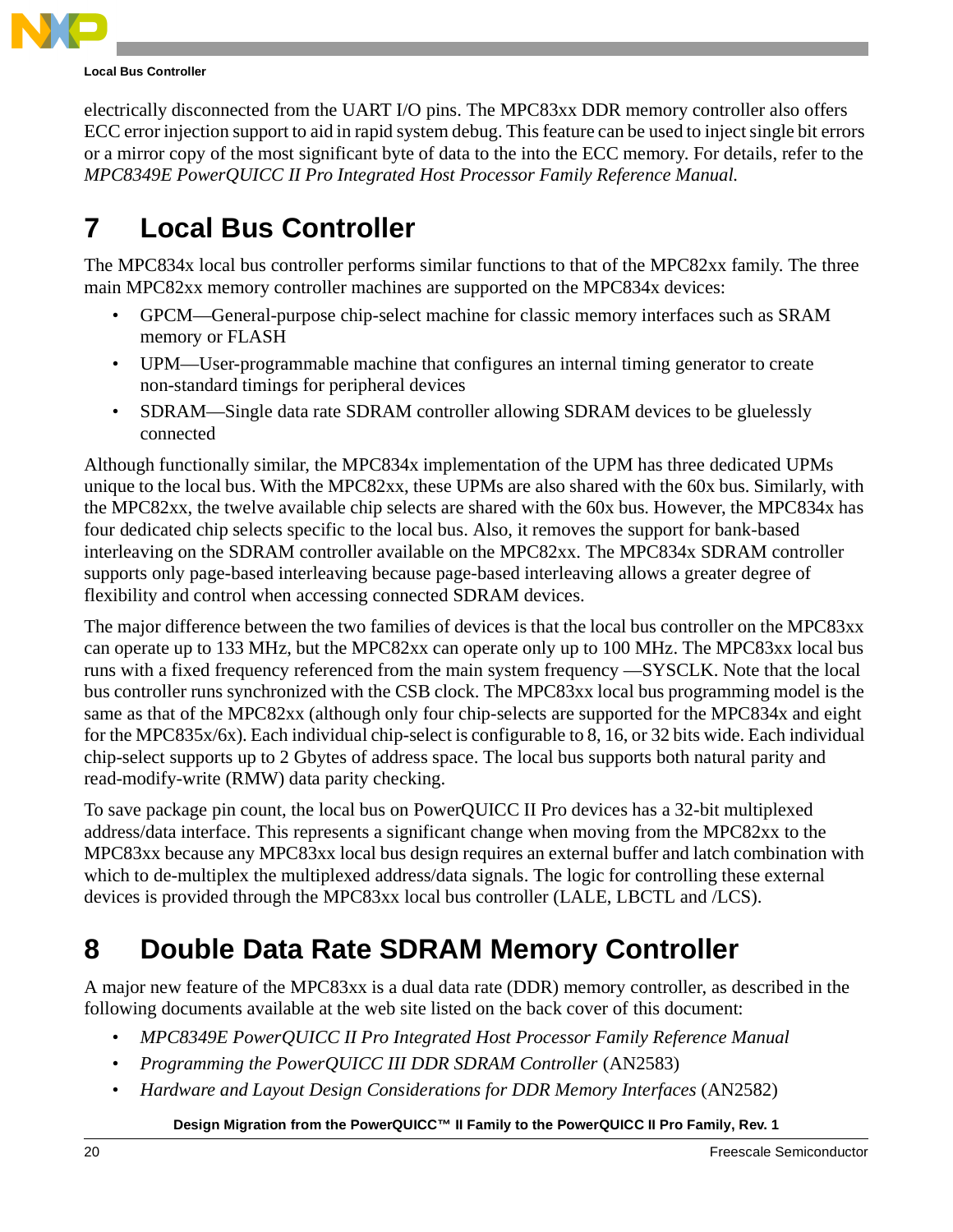

The MPC83xx family (DDR) SDRAM currently supports DDR Type 1 SDRAM up to 333 MHz. Because DDR memory is clocked on both edges of the input clock, the actual maximum clock rate is 167 MHz. The MCK# [5:0] signals are simply the inverted clocks from the MCK [5:0] signals and not true differential clock signals.

The MPC82xx 60x bus allows users to connect to SDRAM, Flash memory, and other 60x bus-compatible peripherals. However, the MPC834x DDR controller is a dedicated 64-bit data bus (+ 8-bit ECC) with no external master capability, and it is used exclusively for DDR memories as the main system bus. Note that connection to other external masters can be readily implemented through PCI. The DDR controller supports discrete or DIMM DDR memories between 64 Mbytes and 1 Gbyte. The DDR controller has four chip selects, each used to access a (theoretical) maximum of 1 Gbyte addressing space. The full 4 Gbytes cannot be used for DDR because 4 Gbytes is the maximum addressing that the MPC834x can handle. Thus, the DDR controller is restricted to a maximum addressing limit of 3.5 Gbytes to allow space for other connected peripherals in the memory map.

## **8.1 Source Synchronous Operation**

The DDR controller supports source synchronous clock control, with data captured at the memory interface and at the controller interface using the data strobe rather than the clock. Data can be captured on both the falling and rising edges of the strobe, doubling the speed of the data bus over standard SDRAM interfaces. However, with the enhanced technology in the MPC83xx DDR controller, extra care is required to ensure that the design is stable. To understand MPC83xx DDR design methodology, review documents such as *Hardware and Layout Design Considerations for DDR Memory Interfaces* (AN2582).

## **8.2 Clocking**

With traditional clock design, no more than three input pins should be supplied with one clock because this can cause the resulting clock to be degraded under loaded conditions. Therefore, the DDR controller supplies six clock pairs for use with DDR memory. Some external clock buffering is additionally required if users decide to deviate beyond this clock design guideline.

## **8.2.1 Stub Series Terminated Logic (SSTL-2)**

The Stub Series Terminated Logic 2.5V (SSTL-2) interface is the leading industry choice for next-generation technology in high-speed memory subsystems. The MPC834x DDR interface supports this technology. SSTL is optimized for the main memory environment, which has long stubs off the bus due to the DIMM routing traces. [Figure 14](#page-21-0) shows the most common technique for single-ended termination. Manufacturer application notes strongly recommend single-ended termination because adjusting the R S and R T values easily allows adaptation of the waveform shape and amplitude which, in turn, can improve signal integrity and noise margin. However, this style of circuit burns static power.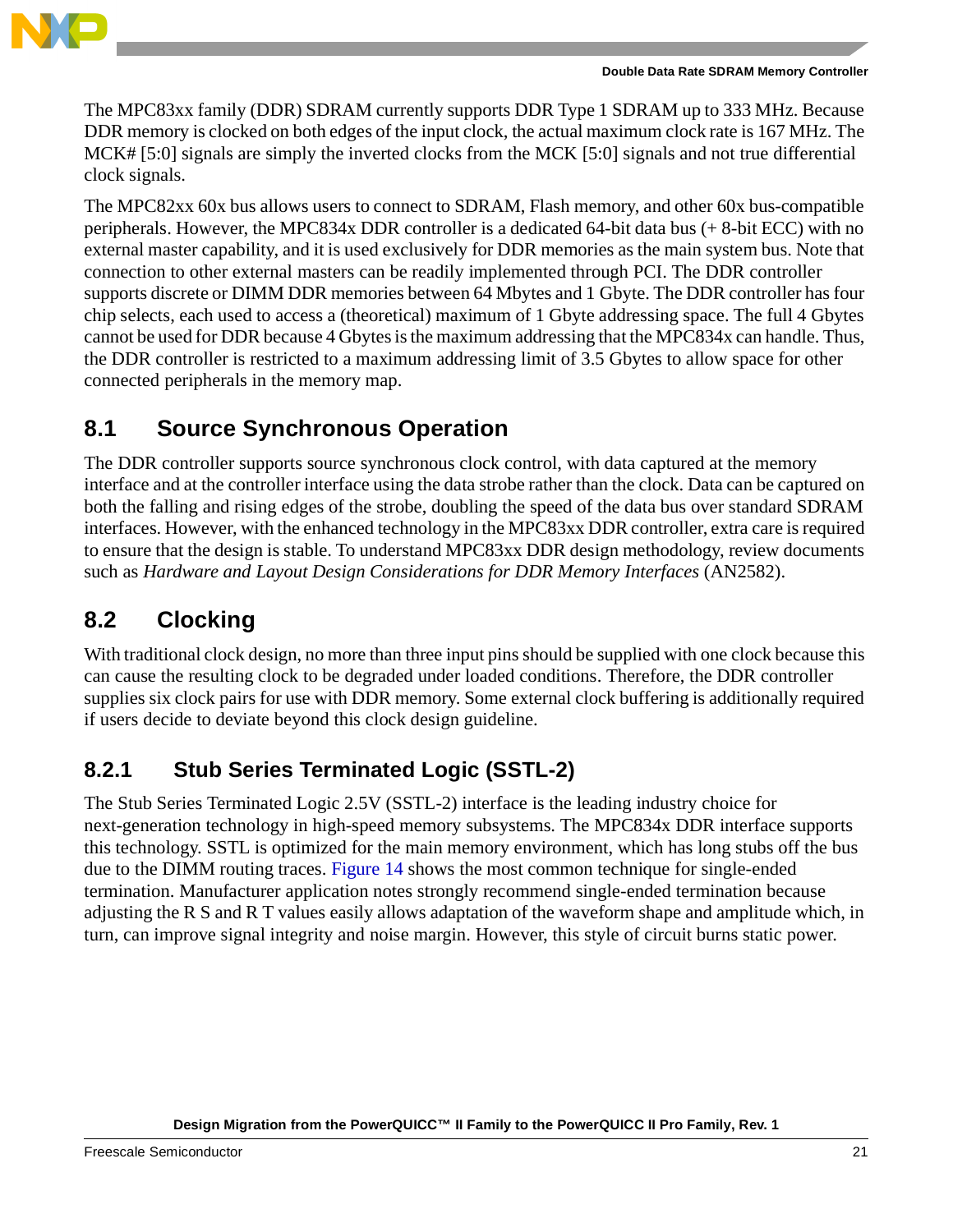



# <span id="page-21-0"></span>**8.2.2 Sleep Mode Support for Self Refreshing SDRAM**

The DDR memory controller supports sleep mode for self-refreshing SDRAM. If clocks or power must be withheld from the MPC834x during operation, this feature can be used prior to shutting down the processor. The SDRAM self-refresh mode is enabled through DDR\_SDRAM\_CFG[SREN] (self refresh enable). If enabled, the DDR memory controller places the DDR SDRAM into self-refresh mode before shutting down clocks and signalling to the e300 core. Self-refresh mode guarantees that the memory content is valid while the memory controller and its clocks are off.

### **8.2.3 Dynamic Power Management**

Dynamic power management allows users to maximize the bandwidth capabilities of the DDR SDRAM by using on-the-fly power management. As the DDR transaction pipeline begins to empty, the device automatically uses the clock enable to put the device into power conservation mode. As new DDR transactions arrive, the device comes out of power conservation mode and begins pipelining those new transactions for execution.

# **9 PCI**

The MPC83xx family PCI block is functionally similar to that on the MPC82xx. However, there are some key additions:

- MPC8349 support for 32-bit/64-bit PCI
- MPC83xx increased to 5x request/grant signal pairs<sup>1</sup> (over MPC82xx 3x Request/Grant signal pairs)

<sup>1.</sup> PCI1 supports 5x request/grant pairs. PCI2 (MPC8349 only) supports 3x request/grant pairs.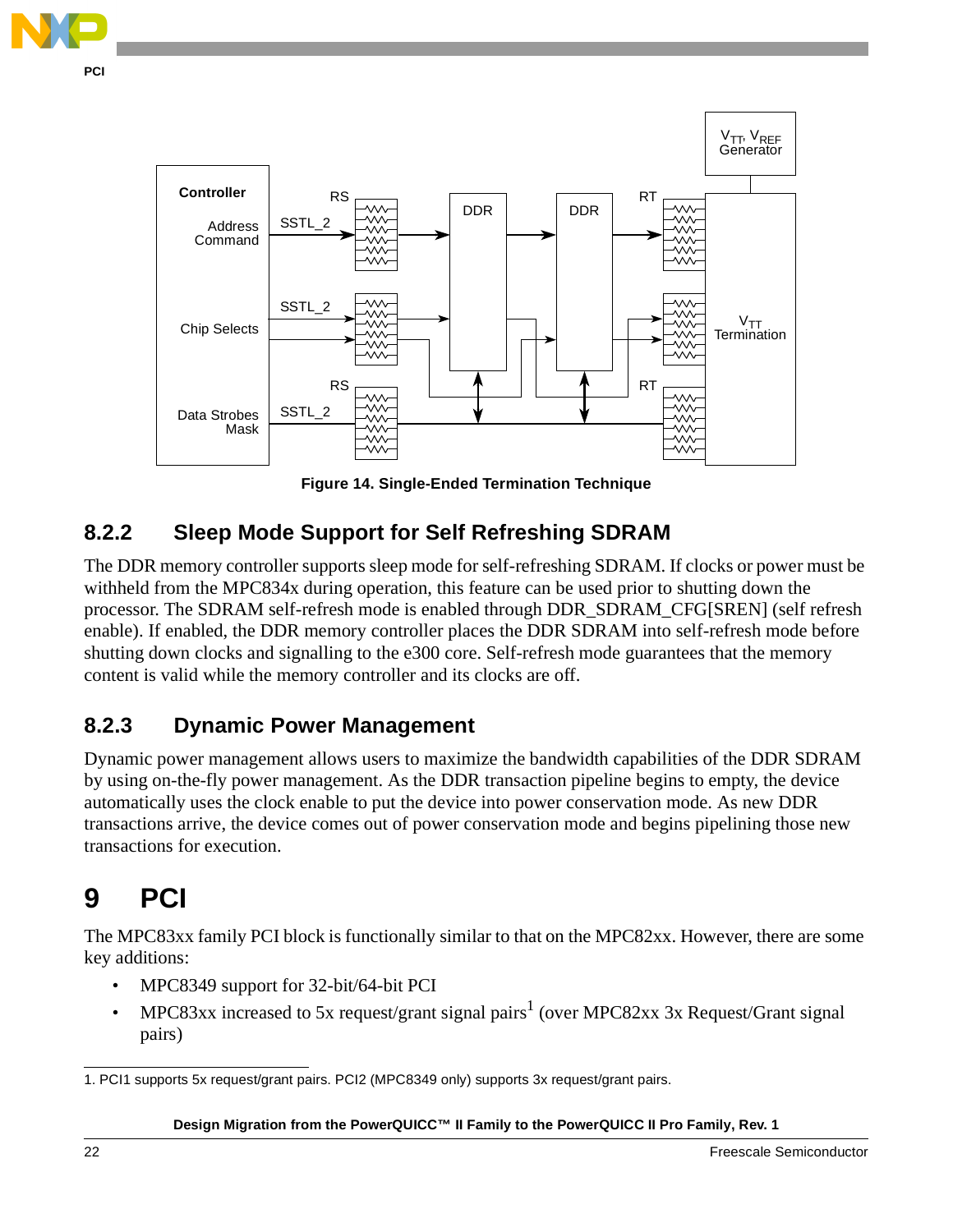

The MPC83xx family supports both single (MPC8343/8347) and dual (MPC8349) PCI modules. The MPC83xx PCI module is version 2.2 compliant, supporting transaction speeds between 16 to 66 MHz. As with the MPC82xx device, the MPC83xx PCI controller can either use its internal arbiter to control PCI transactions or an external arbiter. The MPC83xx PCI interface can be configured to operate either as an agent or host, or it can be configured as a master or slave PCI device. The PCI controller can be configured from the PCI bus while it is in agent mode. However, with the dual PCI (MPC8349 only), one PCI module (PCI1) is available when the device is configured in agent mode. With the MPC8349 configured in host mode, the two PCI interfaces are available autonomously.

An address translation mechanism maps PCI memory windows between the PCI bus and the internal bus. As a master device, the MPC834x PCI controller manages both memory and I/O transactions, as a slave device, it controls only memory transactions.

The MPC83xx supports five separate request/grant pairs to support up to five external PCI masters. The PCI interface is a dedicated interface and does not multiplex its pins with the local bus as on the MPC82xx. On the MPC82xx, the local bus pins and PCI are multiplexed, and one of the two interfaces can be used. This restriction does not exist on the MPC834x. However, the PCI interface is multiplexed with some GPIO pins, and dual-PCI support with the MPC8349 supports either 2x 32-bit PCI ports or 1x 64-bit PCI slot. Combinations of 64-bit and 32-bit ports are not possible due to the MPC8349 package pin multiplexing.

# **10 Integrated Programmable Interrupt Controller (IPIC)**

The MPC83xx family supports an integrated programmable interrupt controller (IPIC) that supports 8 external and 35 internal discrete vectorized interrupt sources and has full functional and programming compatibility with the MPC82xx interrupt controller. Therefore, the migration from the MPC82xx interrupt controller to the MPC83xx family is simplified.

[Figure 15](#page-23-0) shows the MPC83xx IPIC structure. There are some enhancements to the MPC83xx IPIC over the MPC82xx interrupt implementation. In addition, to MPC82xx INT and MCP, new interrupt types are added to the MPC83xx family:

- System Management Interrupt  $(\overline{SMI})$
- Critical Interrupt  $(\overline{\text{CINT}})$

In the MPC834x IPIC, each interrupt can be programmed into a subgroup with up to eight interrupts with programmable priority. The highest two interrupts of each subgroup can be programmed to assert  $\overline{\text{INT}}$ ,  $\overline{\text{SMI}}$ , or  $\overline{\text{CINT}}$  interrupts. The lower six interrupts may assert only the  $\overline{\text{INT}}$  signal. This functionality is programmed through the system external interrupt control register (SECNR). At SMI or CINT assertion, the systems interrupt service must determine the source of interrupt by reading SMVCR and SCVCR registers, respectively. SIVCR is common to both devices and used to determine the INT source.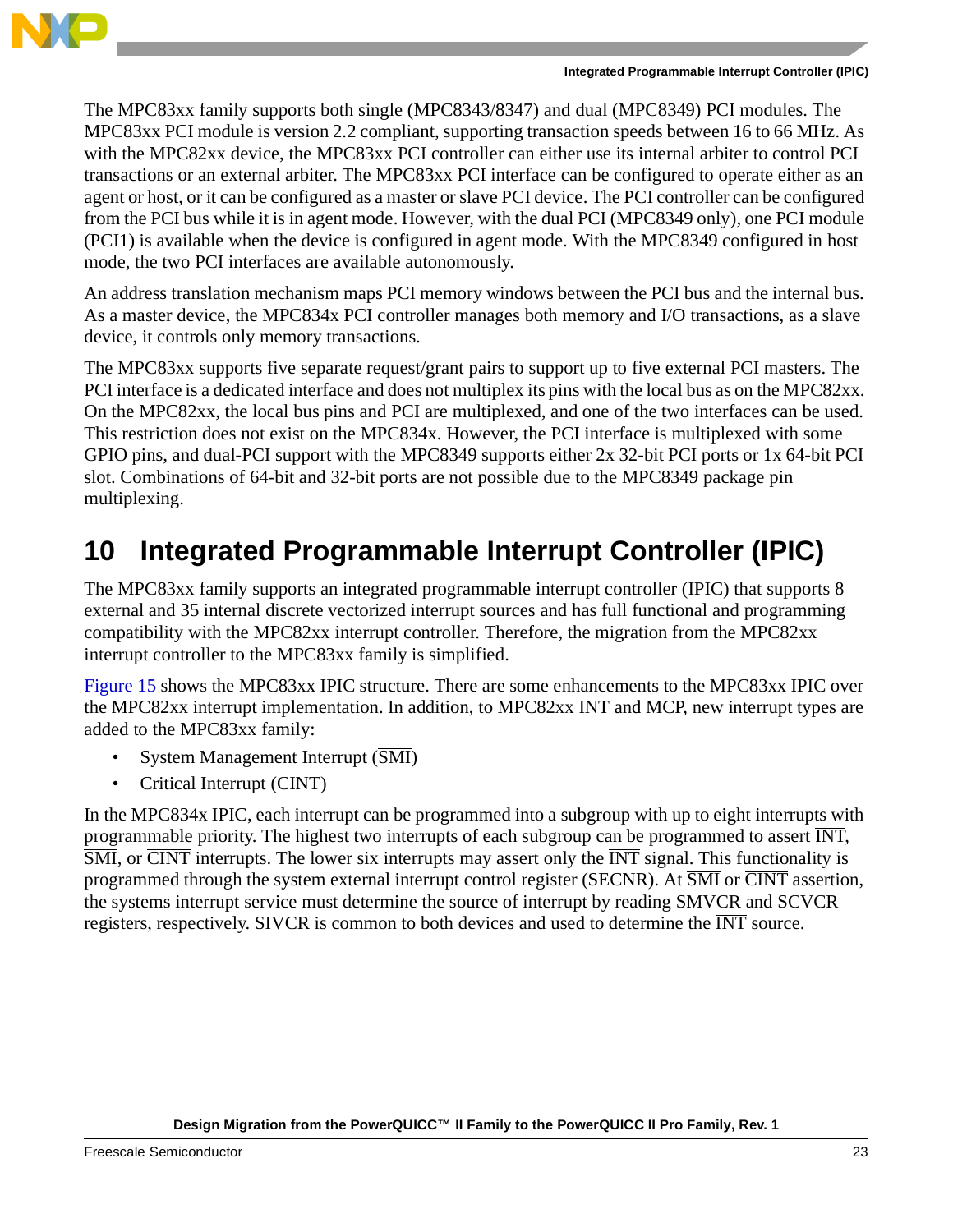

**Clocks and Timers**



**Figure 15. MPC83xx IPIC Structure**

# <span id="page-23-0"></span>**11 Clocks and Timers**

The MPC83xx implements all of the clocking and timing functionality found on the MPC82xx family along with some enhancements. The primary MPC83xx device clocking and timing features are as follows:

- General-purpose timers
- Real-time clock
- Periodic interrupt timer

The following sections of the document highlight any differences in the programming model between the clocks and timers when moving from the MPC82xx to the MPC834x.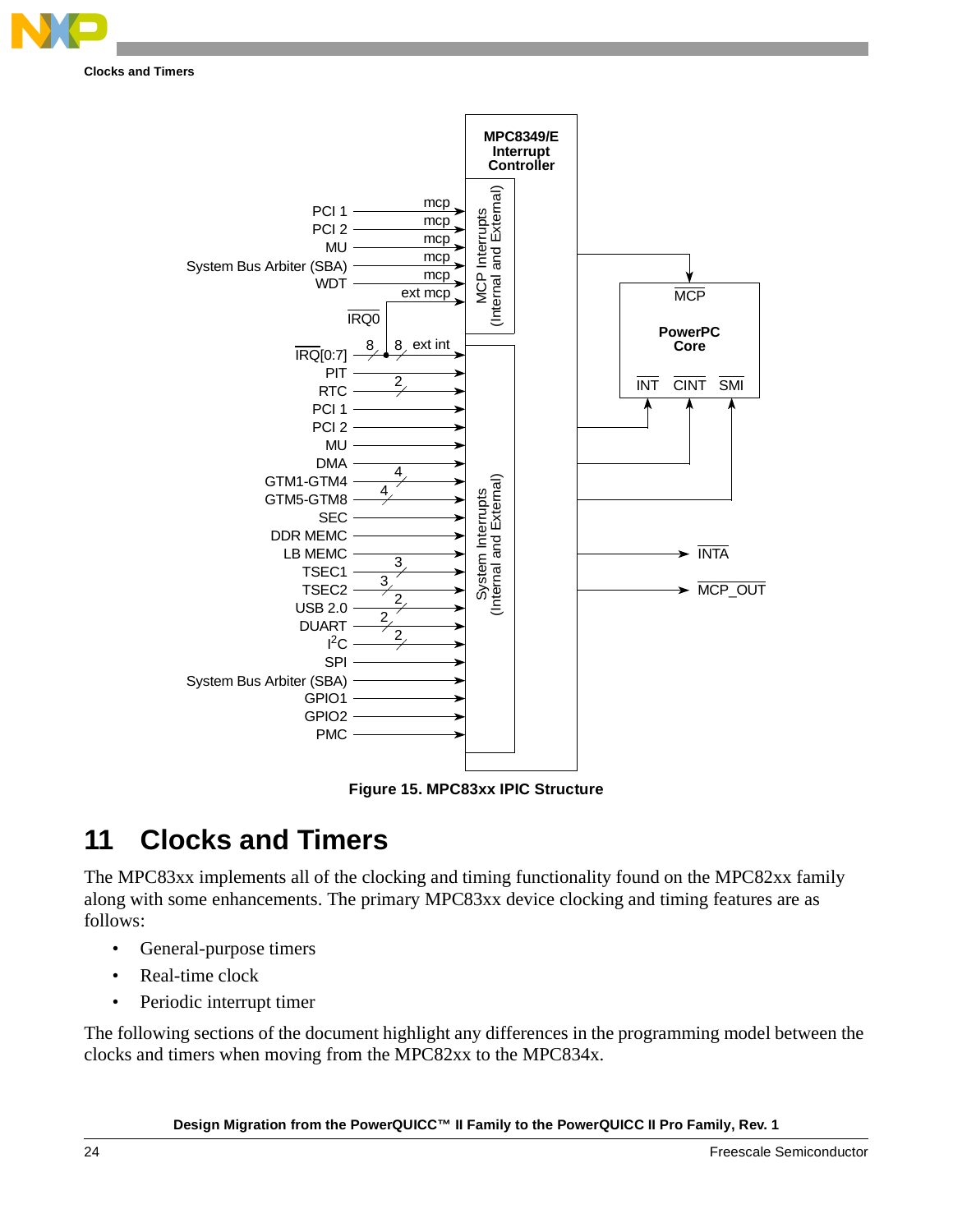

### **11.1 General-Purpose Timers**

The MPC83xx general-purpose timer module is functionally similar to that of the MPC82xx. The MPC83xx supports two general-purpose timer modules, each providing four 16-bit timers for a total of eight 16-bit timers. The MPC82xx supports a maximum of four 16-bit timers.

The programming model for the MPC82xx and MPC83xx timer modules is also very similar. [Table 4](#page-24-0) list the corresponding registers for the MPC82xx and MPC83xx general-purpose timer modules. Note that the registers are identical apart from the following exceptions:

- The MPC82xx supports only two  $\overline{TGATE}$  external pins.  $\overline{TGATE1-2}$  and  $\overline{TGATE3-4}$  supply gate/restart control for timers 1 and 2, 3 and 4, respectively. However, the MPC83xx supplies four individual  $\overline{TGATE}$  signals for each 16-bit timer in the module. The MPC82xx  $TGCR1[GM1]$  and TGCR2[GM2] control the gate mode for each  $\overline{TGATEX}$  signal. The equivalent register bits for the MPC83xx are GTCFR1[GM1, GM2] and GTCFR2[GM3, GM4] The two extra fields (GM2 and GM4) are reserved in the MPC82xx programming model.
- The MPC826x general-purpose timers 1 and 2 can be cascaded to form a 32-bit counter, as can timers 3 and 4. On the MPC83xx, all four timers to be cascaded into one 64-bit counter by setting GTCFR2[SCAS] equal to 1. SCAS is a reserved field within the MPC82xx implementation.

<span id="page-24-0"></span>

| Processor | <b>Configuration</b><br>Register | Mode<br>Register | Reference<br><b>Register</b> | Capture<br><b>Register</b> | Counter<br><b>Registers</b> | Event<br>Register    |
|-----------|----------------------------------|------------------|------------------------------|----------------------------|-----------------------------|----------------------|
| MPC82xx   | TGCR1-2                          | <b>TMR1-4</b>    | <b>TRR1-4</b>                | <b>TCR1-4</b>              | <b>TCN1-4</b>               | <b>TER1-4</b>        |
| MPC83xx   | GTCFR1-2                         | GTMDR1-4         | GTRFR1-4                     | GTCPR1-4                   | GTCNR1-4                    | GTEVR <sub>1-4</sub> |

**Table 4. MPC82xx/MPC83xx General-Purpose Timer Register Comparison**

### **11.1.1 General-Purpose Timer Clocking**

The internal clock input for the general-purpose timers also differs between the MPC82xx and MPC83xx families. The MPC82xx uses the internal clock CLKIN or CLKIN/16 to clock the timers, whereas the MPC83xx uses CSB\_CLK or CSB\_CLK/16. Also, the MPC83xx provides two prescale options to reduce the internal clock rate in comparison to the one in MPC82xx. The MPC83xx prescale values are programmed through the global timer prescale registers (GTPSR1-4) and the global timer mode register GTMDR[SPS]. For both the MPC82xx and MPC83xx, TIN is used as the external clock.

## **11.2 Real-Time Clock**

The real-time clock (RTC) is used for the time and calendar generation. The equivalent function is provided by time counter (TMCNT) with the MPC82xx. Although the register definitions for the MPC83xx RTC and MPC82xx TMCNT differ, their functionality is almost identical. They have two functions:

- Generate an interrupt every second
- Generate an interrupt when the counter value reaches the value in the alarm register (TMCNTAL for MPC82xx and RTALR for MPC83xx)

[Table 5](#page-25-0) illustrates the equivalent RTC control register fields moving from the MPC82xx to the MPC83xx.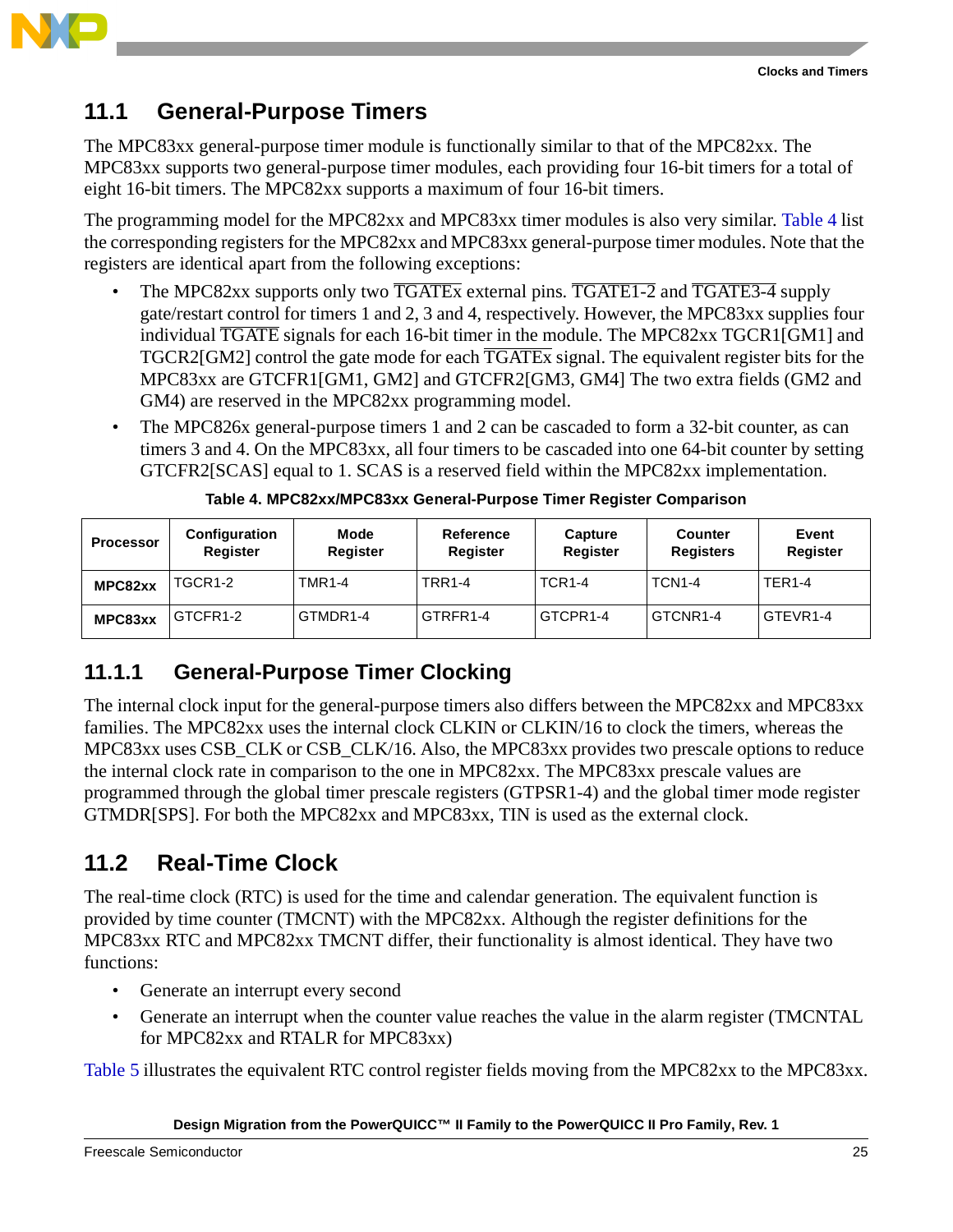<span id="page-25-0"></span>

| <b>Processor</b> | Enable              | <b>Second Mask</b>  | Alarm Mask        | <b>Second Event</b> | <b>Alarm Event</b> |
|------------------|---------------------|---------------------|-------------------|---------------------|--------------------|
| MPC82xx          | <b>TMCNTSCITCE1</b> | <b>TMCNTSC[SIE]</b> | TMCNTSCIALE]      | TMCNTSCISEC1        | TMCNTSCIALR1       |
| MPC83xx          | <b>RTCNRICLENI</b>  | <b>RTCNRISIM1</b>   | <b>RTCNRIAIMI</b> | <b>RTCNRISIFI</b>   | <b>RTCNRIAIFI</b>  |

#### **Table 5. MPC82xx/MPC83xx Real Time Clock Register Comparison**

Although the differences between the MPC82xx and the MPC83xx RTC are minimal, be aware of the following:

- The MPC82xx TMCNT input clock uses the internal signal timersclk that should be set to a fixed value of 8.192 KHz. The timersclk clock signal itself can be derived either from external pin or the internal BRG. The MPC83xx RTC input is the external pin RTC\_CLK and should be connected to 32.768 KHz crystal. RTC can also be programmed to use the CSB bus clock as the clock source.
- The MPC82xx TMCNT count is reset to 0 at /PORESET but is not affected by HRESET or SRESET. However, the MPC83xx RTC count is reset to 0 at HRESET but is not affected by SRESET.
- The MPC82xx time count register (TMCNT) contains the current value of the time counter. This register is read/write and you can initialize it to a desired value before enabling the timer. This design has changed because the MPC83xx RTC real-time count register (RTCTR) allows only reads from this register. Write the desired initial value to the real-time count load register (RTLDR) and then enable the RTC. The RTLDR is loaded into RTCTR when the count starts.

### **11.3 Periodic Interrupt Timer**

<span id="page-25-1"></span>Both the MPC83xx and the MPC82xx have periodic interrupt timers (PIT) to provide regular timed interrupts for the real-time operating system and application software. [Table 6](#page-25-1) lists the register fields of the two device families that have the same functionality

| <b>Processor</b> | Enable             | <b>Interrupt Mask</b> | <b>Interdit Event</b> |
|------------------|--------------------|-----------------------|-----------------------|
| MPC82xx          | PISCRIPTE]         | PISCRIPIE]            | <b>PISCRIPSI</b>      |
| MPC83xx          | <b>PTCNRICLENI</b> | <b>PTCNR[PIM]</b>     | PTCNRISIF1            |

**Table 6. MPC82xx/MPC83xx Periodic Interrupt Timer Register Comparison**

The main functional differences between the MPC82xx and the MPC83xx PIT implementations are as follows:

- The MPC82xx PIT is 16 bits wide. However, the MPC83xx has a 32-bit wide version.
- The MPC82xx PIT input clock uses timersclk that should be set to a fixed value of 8.192 KHz. The timersclk signal itself can be derived either from external pin or the internal BRG. The MPC83xx PIT shares the same external input pin as the RTC (RTC\_CLK) discussed previously. RTC\_CLK should be connected to 32.768 KHz crystal source to provide a 1sec interrupt period. The MPC83xx PIT can also be programmed to use the CSB bus clock as the clock source.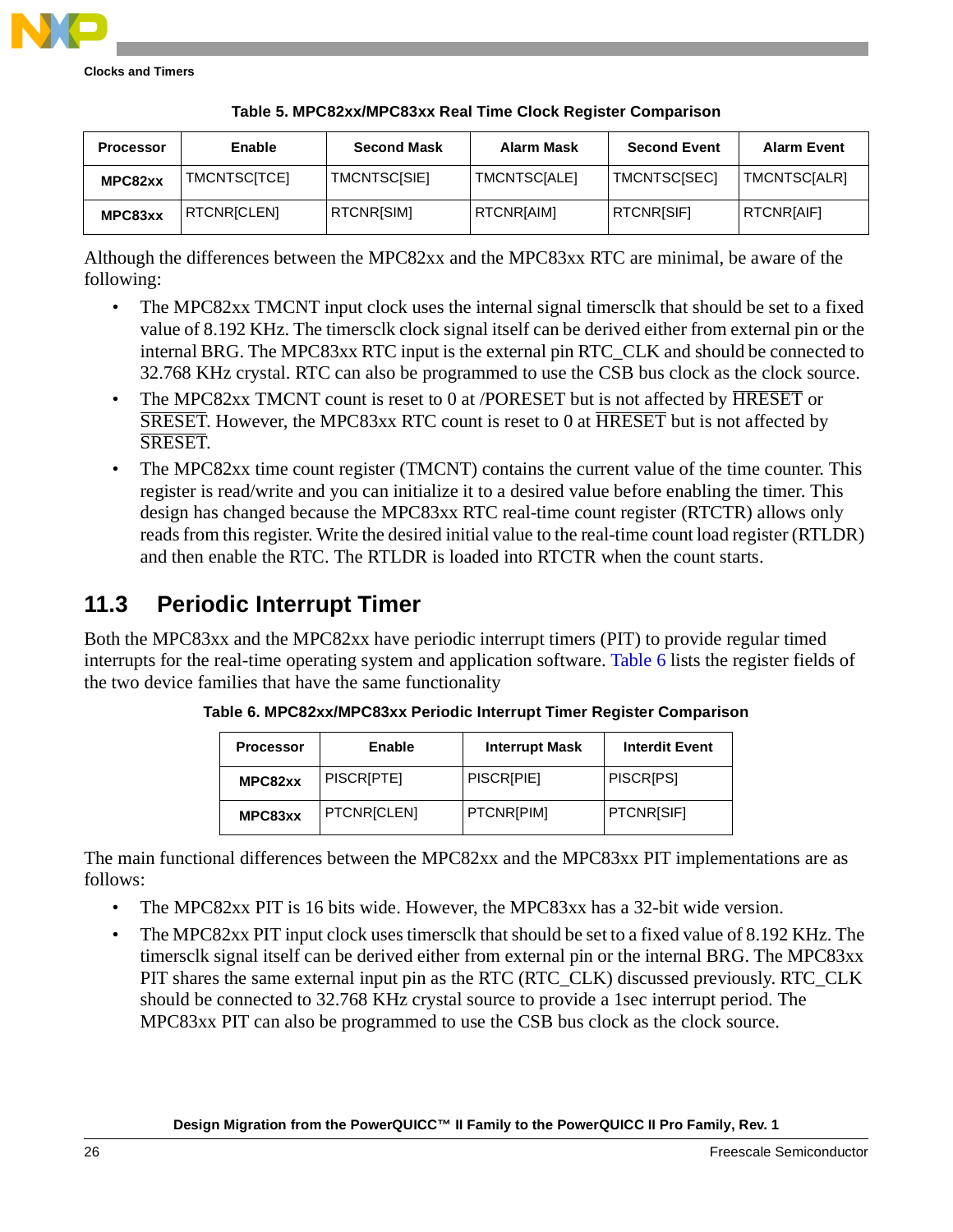

### **11.4 Clock Architecture**

The MPC83xx bus architecture provides increased internal clocking flexibility in comparison to the MPC82xx. The MPC83xx provides high level internal clock flexibility via four specific DLLs to the following:

- Coherent system bus (CSB)
- DDR controller internal clock
- Local bus interface unit (LBIU)
- QUICC Engine (MPC835x/6x only)

### **NOTE**

A second PLL inside the e300 core multiplies up the CSB clock frequency to create the internal clock for the e300 core.

This multiple clocking architecture for the MPC83xx greatly improves complete system management over the MPC82xx family. For example, for traffic-intensive designs in which the e300 core does not run at higher frequencies (power) but the MPC8360 QUICC Engine does, the user can program the clocking logic to provide this functionality. With the MPC82xx family this is not possible because the core/CPM/bus ratios are of a fixed range.